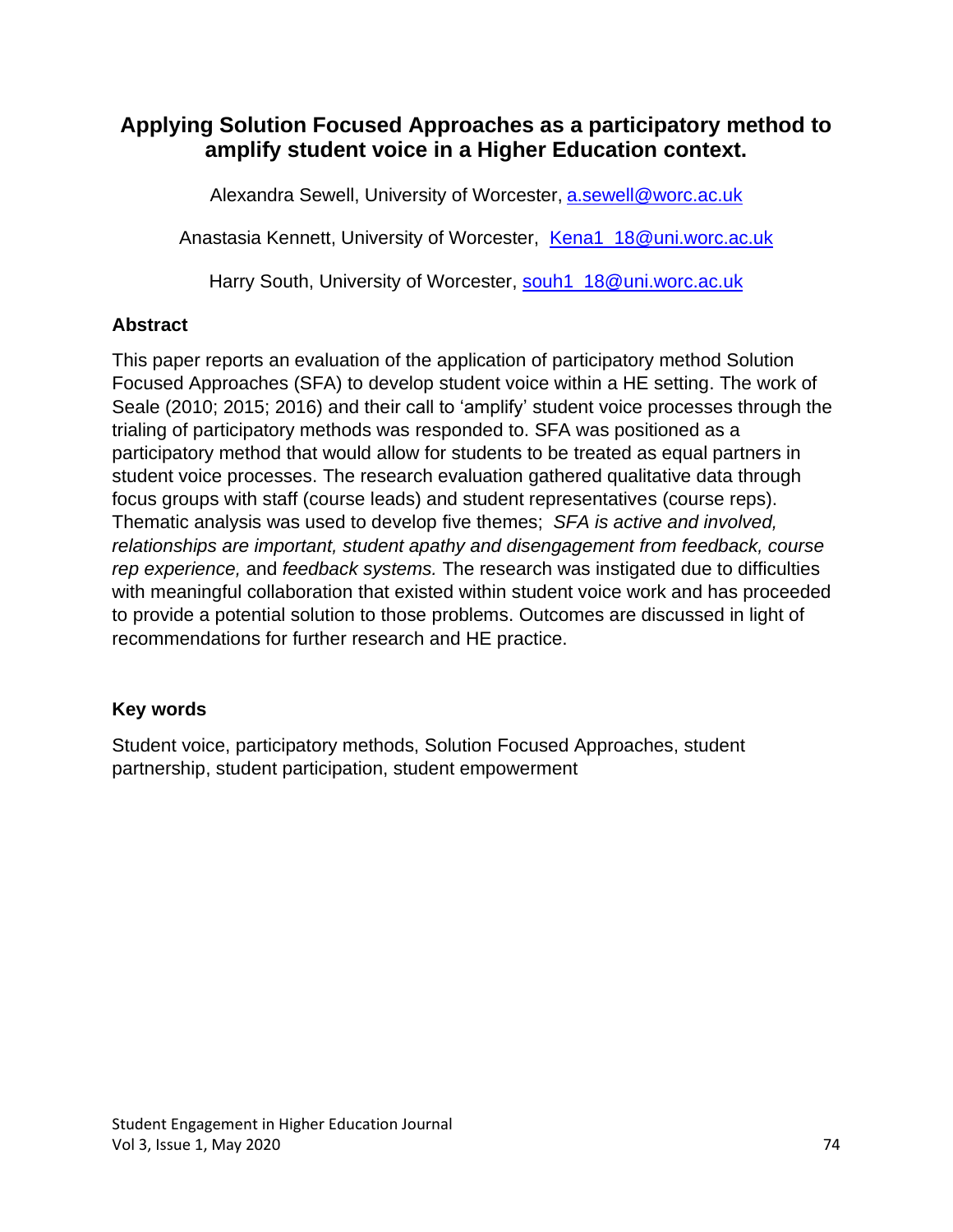#### **Introduction**

Student Voice (SV) can be defined as any attempt to represent and utilise the opinions of students to promote change in Higher Educational (HE) practices. This paper reports a research project that sought to 'amplify' (Seale, 2016) SV in a School of Education department in a HE establishment through application of Solution Focused Approaches (SFA). To attempt to 'amplify' is to adapt SV processes so that traditional power imbalances are redistributed from HE professionals to students. As a result of 'amplification', SV has a more meaningful and influential role in the development of educational practice (Seale, 2016). Within the department the existing course rep role, where students are elected by each degree cohort to represent SV, was reported by both staff and students to have not worked as well as it could. Two identified reasons for this were that course reps could lack full engagement with the role or feel that their voice was not sufficiently 'heard'.

Based on the work of Seale (2010, 2015,2016) and the call for the development and evaluation of participatory methods for SV, SFA were applied to enhance the course rep role and 'amplify' SV. The SV literature's call for evaluation of participatory methods for SV is outlined below along with a rationale for why SFA were chosen to meet this call.

### *Two agendas in student voice work*

From the late 1990s, SV research has followed a trajectory away from simple elicitation of student's views to improve teaching standards towards a complex conceptualisation of students as equal collaborators in educational practice (Cook-Sather, 2014). Seale, Gibson, Haynes, and Potter (2015) argue that this movement has been more rhetorical than representative of real change, with the SV and student engagement academic literature demonstrating limited theorization of both these concepts (Seale et al., 2015). As such, definitions of SV vary and can be critiqued for a fuzziness resultant of differing agendas for engagement in SV work.

Student Engagement in Higher Education Journal Vol 3, Issue 1, May 2020 75 Two dominant agendas for engaging in SV work can be outlined. Often reported within the SV literature is an acknowledgement and critique of a neoliberal, students-asconsumers agenda pitched against a students-as-partners progressive agenda (Canning, 2017; Carey, 2013; Cook-Sather, 2014; Hall, 2017; Lensmire, 1998; Nixon, Brooman, Murphy, & Fearon, 2017; Seale, 2010; Seale et al., 2015; Seale, 2016; Taylor & Robinson, 2009). In the former, SV is collated to evaluate teaching practice to improve educational services in a HE environment subjected to market forces. This is argued to have been entwined with the development of evaluation practices such as the National Student Survey (NSS) and HE league tables (Canning, 2017). SV is said to have become an object that can be measured to gain insights as part of an educational enhancement process (Hall, 2017; Nixon et al., 2017). This provides HE institutions with a "currency" to promote the University to prospective students, developing a competitive edge in the market (Canning, 2017).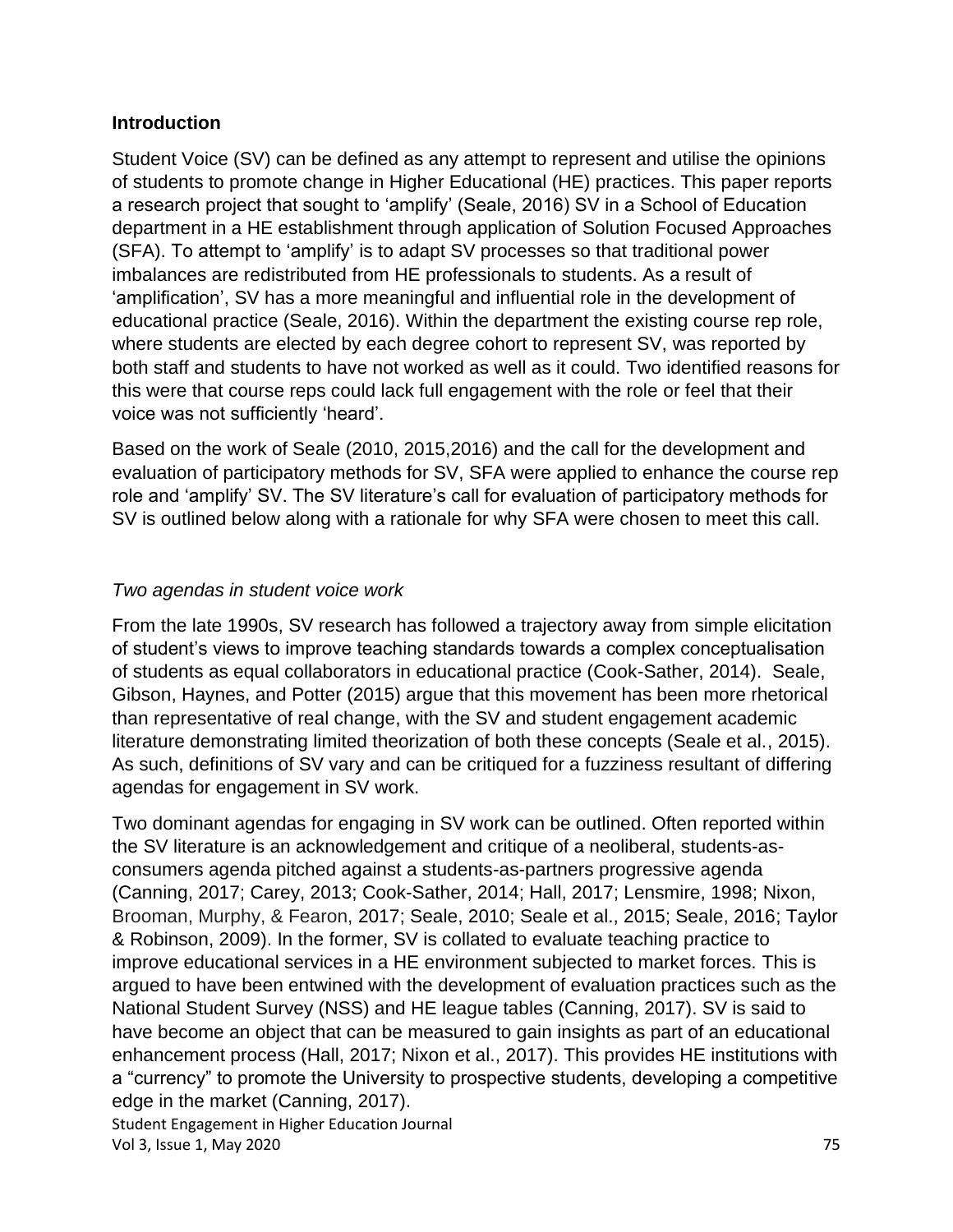With the students-as-partners agenda SV is not engaged with as a form of consumer feedback to improve services. The students-as-consumers agenda is positioned as focusing on data collection as a tick box exercise, rather than promoting a purposeful and meaningful dialogue between students and staff (Carey, 2013). It is critiqued for bolstering the status quo of institutional systems and social inequalities inherent in them (Taylor & Robinson, 2009). The voices of the traditionally marginalized are said to continue to be oppressed as "the passive individual becomes whatever is dictated by an overpowering social context" (Lensmire, 1998, p.267).

The students-as-partners agenda seeks to re-address power imbalances, giving tangible influence to students through SV processes chosen for their participatory values (Seale, 2010; Seale, 2016). Participatory processes involve handing power back to students by further involving them in the actions taken as a result of listening to their views. Canning (2017) goes so far as to promote the term 'student voices' instead of SV as reference to the array of 'voices' emerging from different marginalised groups and the influence that they should have.

Research into SV work adopting the students-as-partners agenda has reported some positive outcomes. For example, when applied to curriculum design, lecturers found themselves becoming more open to criticism and recognising weaknesses, as well as student attendance and academic performance being reported to improve (Brooman, Darwent & Pilmore, 2015). However, as a prominent academic in the SV literature, Seale (2015) has noted that the majority of research is descriptive rather than evaluative which "serves to reinforce a picture of an under-developed field" (Seale, 2015, p.547). Seale (2016) calls for a need to further 'amplify' SV through initiatives that seek to evaluate tools for forging meaningful partnerships with students. One important focus being the need to equip students with the interpersonal skills required for successful partnership working, as an absence of these skills has been acknowledged to cause students to disengage and lack ownership in the partnership process (Seale et al., 2015).

#### *Empowering students in the students-as-partners role*

A closer look at the wider SV / pupil representation literature highlights 'empowerment' of students as a key theme (Ashcroft, 1987; Broom, 2015; Boomer, 1982; Kreisberg, 1992; Sullivan, 2002;). The student empowerment literature dates from the 1980s and the work of Boomer (1982) who called for teachers to move from a traditional 'top down' model of power, where students are micromanaged, to a model of power characterised by students increasingly taking responsibility for their learning. Similarly, Ashcroft (1987) positioned the role of student empowerment in education as an educational philosophy, rather than relating to a specific set of practices.

Student Engagement in Higher Education Journal Vol 3, Issue 1, May 2020 76 Kreisberg (1992) developed a model of student empowerment which considered power influences from various perspectives. *Power over* is a traditional form of power in the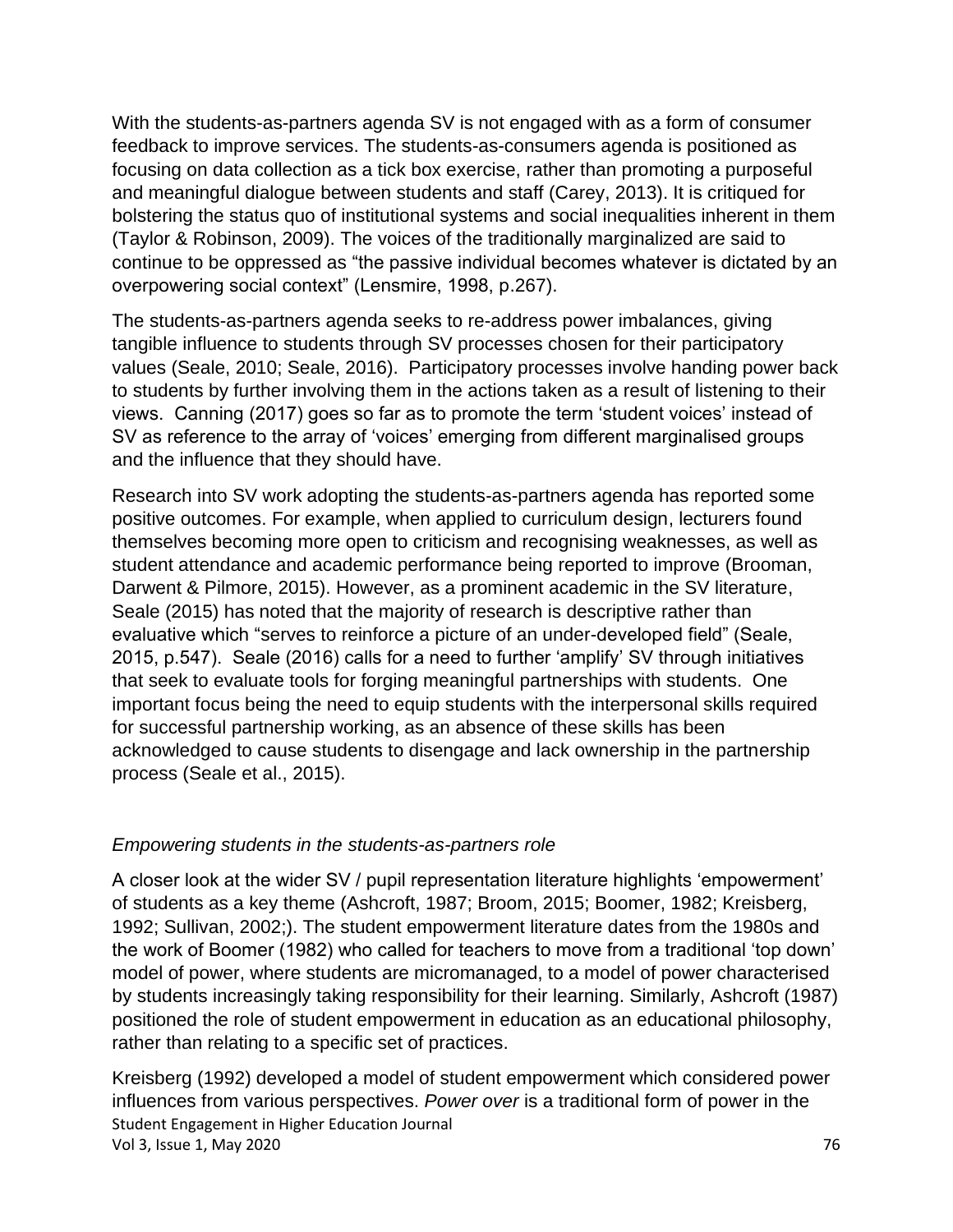educational space where one group, the educators, have dominance over the other group of students / pupils (Kreisberg, 1992). *Power with* is a progressive form of power in the educational space where power imbalances are addressed, and some power is passed to students / pupils. Sullivan (2002) classifies both these forms of power as *interpersonal* which means that students must pursue personal goals that are not in conflict with peers or educators. Sullivan (2002) also outlined a second dimension in the empowerment of students relating to *power to* which is where an individual believes they have the capability to act independently of others. This dimension is termed *intrapersonal* (Sullivan, 2002).

*Intrapersonal* empowerment of students allows them to set their own social and achievement goals and have a meaningful say in the agenda for how these are achieved (Sullivan, 2002; Sullivan & Heron, 2020). Broom (2015) argues that such an approach seeks to empower students to enhance education as a democratic process. As such, empowerment is closely linked to developing the self-efficacy and agency of students (Broom, 2015; Sullivan, 2002; Sullivan & Heron, 2020).

These interrelated conceptualisations of power and student empowerment have clear implications for implementing a students-as-partners perspective in HE. Arguably, HE educators need to move beyond simplistic notions of SV involvement where feedback is viewed as a means to develop HE as a paid-for service. This would fit the *interpersonal, power to* and even *power with* model. If students-as-partners is adopted and implemented in a deliberate and purposeful way, then it will potentially allow for the *intrapersonal* empowerment of students via a *power to* model. SFA are put forward as one method through which this may be achieved.

### *Solution focused approaches*

SFA developed from a wider application of Solution Focused Brief Therapy (SFBT). First outlined by de Shazer (1985), SFBT is a short-term psychotheraputic intervention that is goal focused. The central premise is that clients should be supported to set goals and develop plans to achieve them (de Shazer & Berg, 1997; O'Connell, 2012). Through this process clients seek solutions to their problems, rather than focusing on the problem analysis inherent in some other therapeutic traditions (De Shazer & Berg, 1997; O'Connell, 2012). As with person-centred counselling, the belief that clients have the ability to solve their own problems is strongly advocated for (De Shazer & Berg, 1997; O'Connell, 2012). In addition, Seale (2016) highlights how the pupil voice literature is an important reference point for developing SV. SFA is a participatory approach that has been used to support understanding of both pupil and student voice (Messiou, 2006; Harding & Atkinson, 2009; Ingram, 2013; Maxwell, 2015; Sewell, 2016).

Student Engagement in Higher Education Journal Vol 3, Issue 1, May 2020 77 and the United States of the United States of the United States of the United States of the United States of the United States of the United States of the United States of the United States of t SFA adopt the key premises of solution generation through goal setting and strength development and applies them to improve practice and systemic processes in a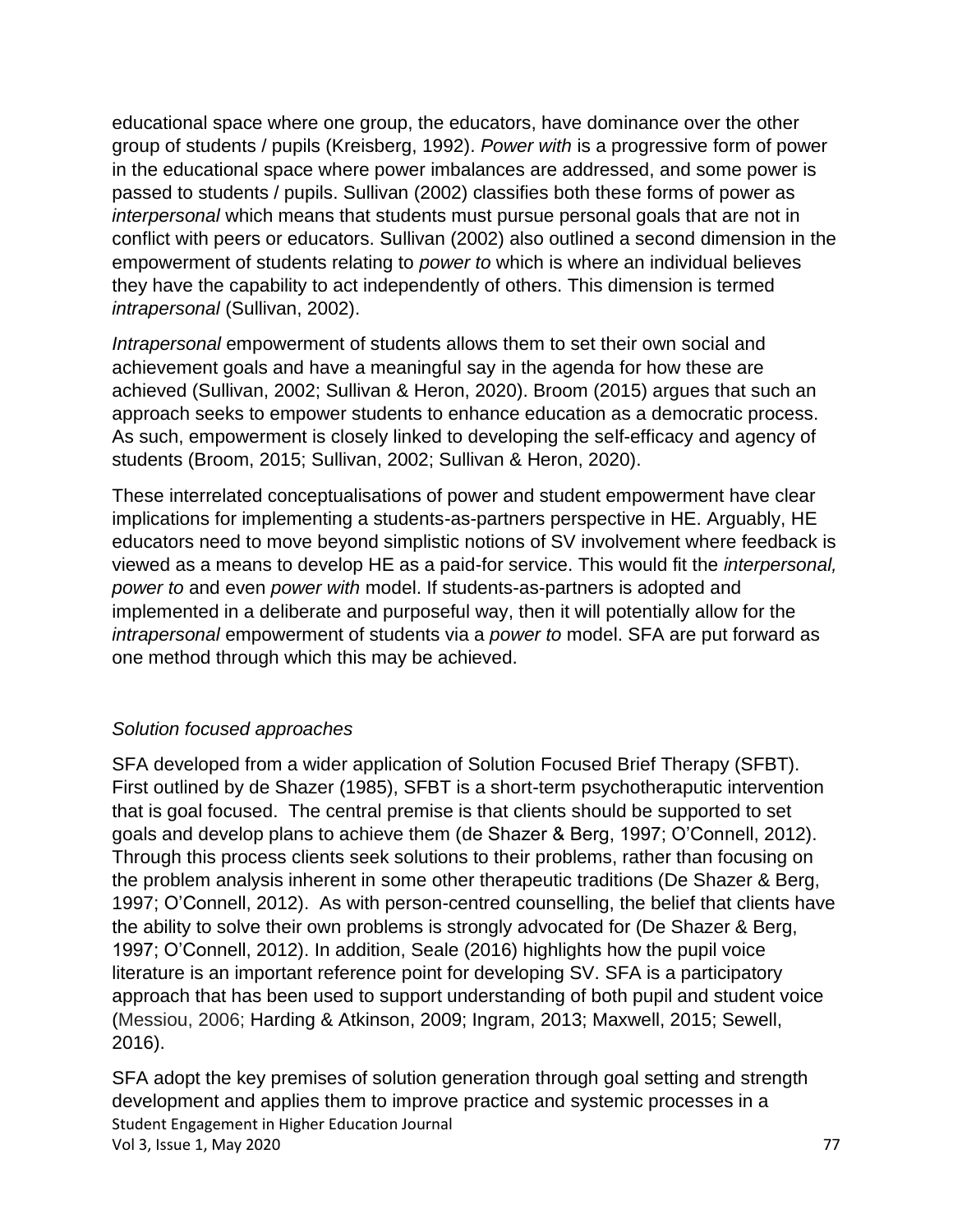specified context (Redpath & Hacker, 1999). There is no set technique or procedure to be followed (Simm & Ingram, 2006). Emphasis is placed on the two premises of goal setting and solution generation from a strengths perspective. Solutions are reached through consultation techniques such as 'solution conversations' where participants are supported to generate their own resolutions to problems through open ended questioning (O'Connell, 2003). For example, Simm and Ingram (2006) sought to improve Special Educational Needs and Disability systems in primary schools by using solution focused conversations to support teachers to find solutions to difficult situations with a class or pupil, develop positive relationships between pupils and improve Individual Education Plan provision.

The application of SFA have experienced popularity in the field of applied educational psychology, applied to enhance effective teaching practice and school systems (Rhodes, 1993; Rhodes & Ajaml, 1995; Redpath & Harker, 1999; Ajmal & Rees, 2001; Black, Harrison, Lee , Marshall & Willaim, 2003; Burns & Hulusi, 2005; Simm & Ingram, 2008; Alexander & Sked, 2010; Morgan, 2016; Edmondson & Howe, 2019). It has also been trialled with specialist populations, such as improving services for those with learning disabilities (Carrick & Randle-Phillips, 2018). However, in a review of SFA Stobie, Boyle and Woolfson (2005) reported that whilst many claims of effectiveness were made there were few evaluation studies of the approach.

SFA emphasis on goal setting and actions taken to achieve goals aligns with Sullivan's (2002) and Sullivan and Heron's (2020) conceptualization of *intrapersonal empowerment*  occurring when students have increased input in the social and academic goals and agenda they set for themselves (*power to).* Therefore, application of SFA is one such way to facilitate *intrapersonal empowerment* of students via their joint involvement in goal setting and agendas within HE, those which seek to find solutions for positive outcomes. This also renders the relationship between SFA and students-as-partners explicit. If SFA empowers students to take an equal role in establishing desired educational outcomes and process then they have been true partners as power imbalances have been redressed through the application of SFA. This is supported by Broom (2015) who explains that "empowered individuals can consider varied perspectives, negotiate with others, amend policies as needed as they can think independently"(2015, p.81). These are skills the application of SFA aim to develop in those involved (de Shazer, 1985; de Shazer & Berg, 1997).

### *Research objectives*

The project adopted SFA as a problem-solving approach to respond to the issue of amplification of SV from a students-as-partners perspective (Seale, 2016). SFA were chosen as relevant for this purpose. The research objectives were as follows:

• Amplify SV by applying SFA to enhance the course rep role so that it is participatory.

Student Engagement in Higher Education Journal Vol 3, Issue 1, May 2020 78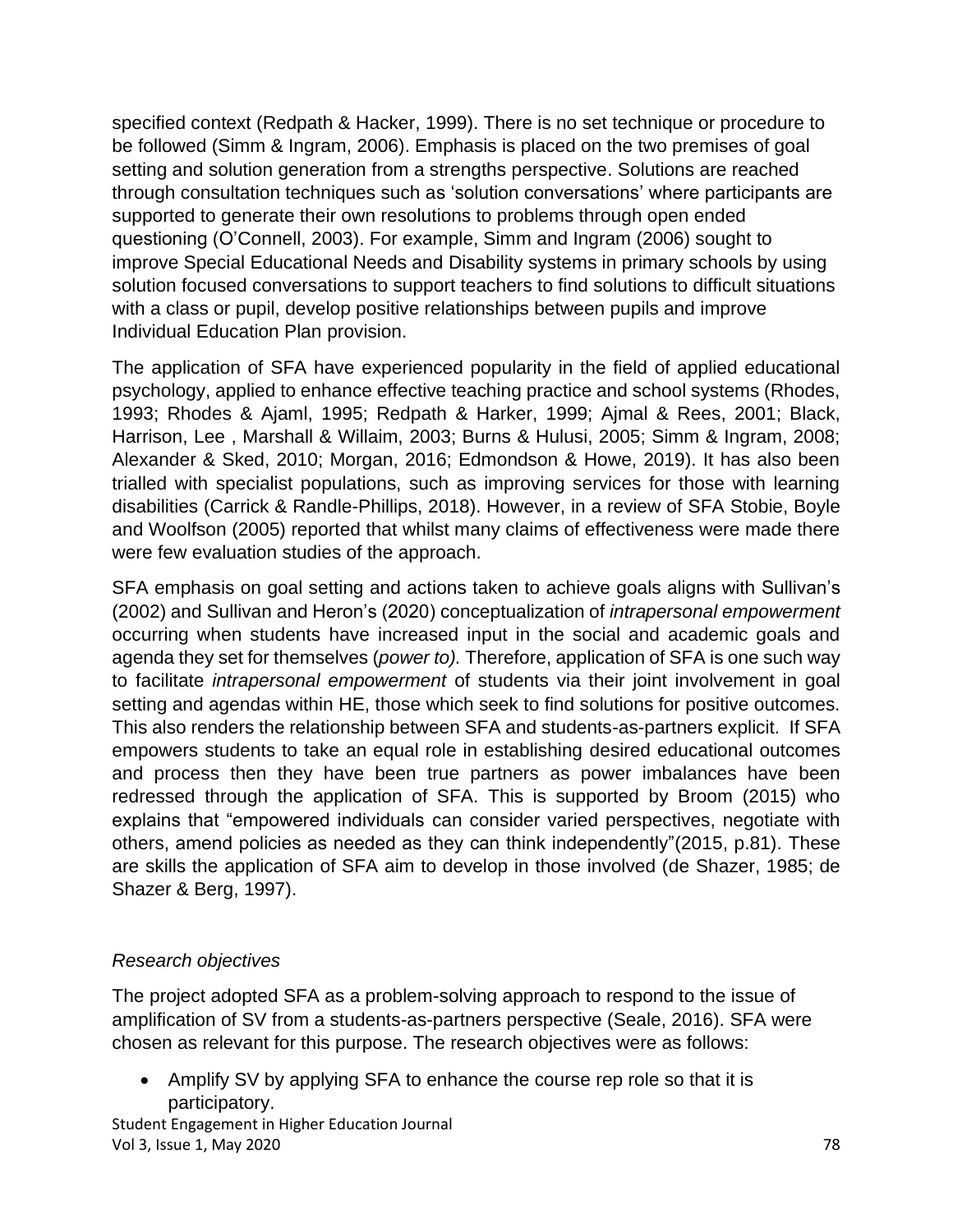• Evaluate the impact of SFA as a participatory method for student voice.

### **Method**

### *Project funding: Students as Academic Partners Project*

The project was funded by an internal funding call at the HE institution. The Students as Academic Partners (SAP) funding call allocated £1000 to research projects that sought to enhance the student experience. This allowed for the principle investigator, an academic in the School of Education, to fund two undergraduate students to work on the research evaluation. They were equally involved with every aspect of the project from conception, data collection, data analysis and dissemination. As such, the SAP funding enabled the SV value of equal participation to also be embedded into the research evaluation; research done *with* students rather than research done *to*  students.

### *Design*

An inductive exploratory design was chosen as the research sought to evaluate the impact of SFA as a participatory method for SV. A qualitative methodology was adopted as it would yield data relevant to the exploratory function of the chosen research design (Willig, 2013). The design and methodology were positioned as best fitting an epistemological and ontological position of critical realism.

Critical realism puts forth the ontological assumption that there is a real world independent of the human construction of it, but that this assumption cannot be proved or disproved (Sayer, 1992). What is known about the 'real' world is only a reflection of it based on epistemic statements (Sayer, 1992).

# *Participants*

Purposive sampling enabled the recruitment of participants who had been closely involved with the application of SFA to the course rep role. Participants were five course reps, one school rep who had previously been a course rep and two course leads, all from the School of Education in the HE institution where the project took place.

The course reps and school rep were all undergraduate students who had held the course rep or school rep role for an academic year. Two were in the first year of their degree, two were in their second year and two were final year students. Three were female and Three were male. They were either course reps for one of two degrees, the titles of which are not named here to maintain confidentiality. Two were mature students (conceptualised as over the age of 21). There was an additional course rep who had

Student Engagement in Higher Education Journal Vol 3, Issue 1, May 2020 79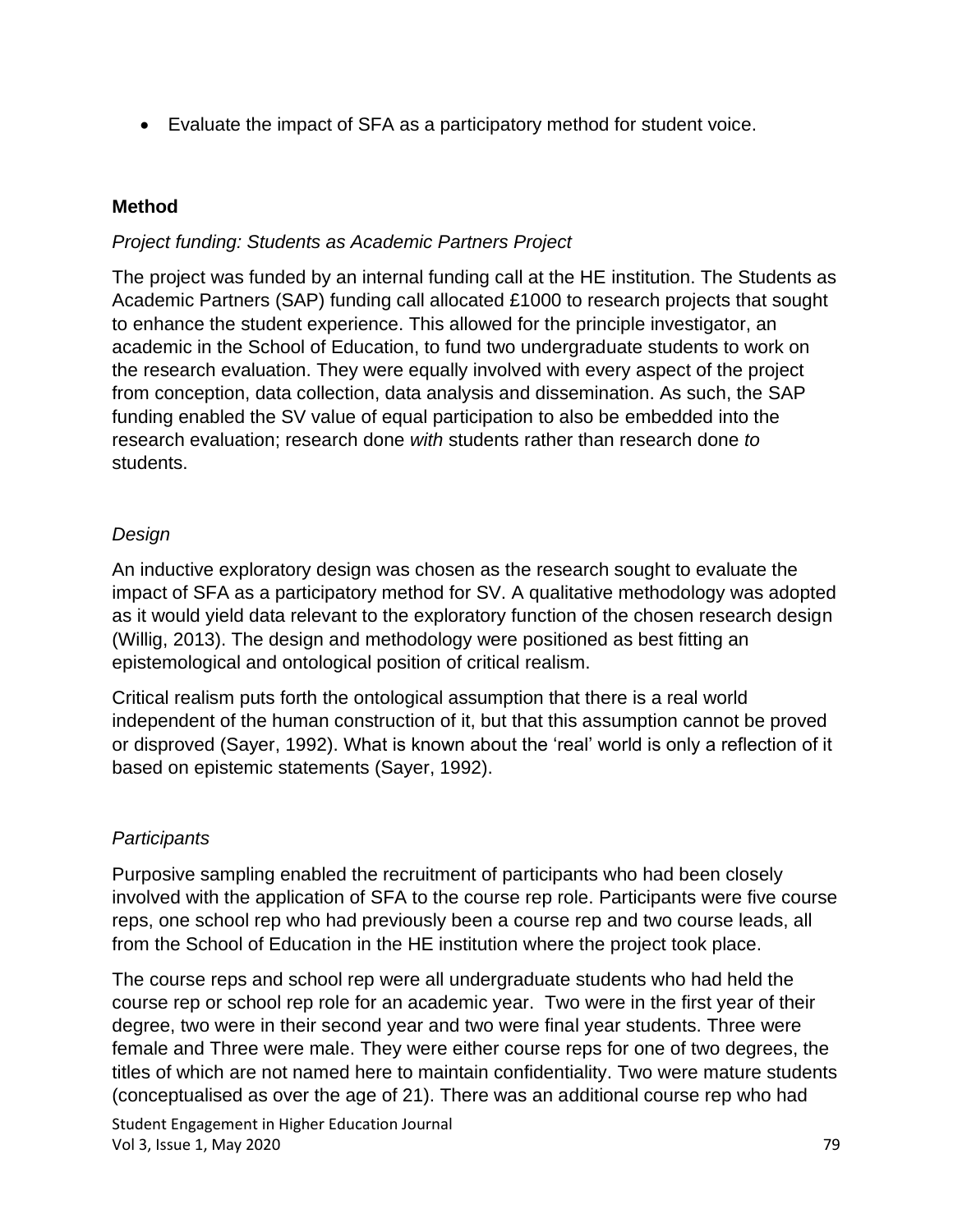also actioned the application of SFA in the role but had declined to take part in the research evaluation section of the project.

The course leads were both female lecturers for the two degrees (again, degree titles not named here for confidentiality reasons). One had been lecturing for nine years and had been course lead for four years. The second have been lecturing for three years and had been course lead for one year.

### *Context*

The research took place in a department in a School of Education in a HE institution in the UK. The department ran 4 undergraduate degrees in Education, and a Masters degree which was not included in the research. Each year group for the undergraduate degrees had their own course rep, comprising 12 course reps in total. They served approximately 320 students.

### *Procedure: Solution focused approaches*

SFA were applied to the course rep role in several ways to ensure that the ethos of the approach was embedded into the student feedback system.

(1) Before practice strategies related to SFA were implemented the ethos of students-as-partners was adopted. This was conceptualised as movement towards course reps becoming more equally involved in not just the generation of student feedback but its interpretation and in changes made as a result. Ethos adoption was characterised though practical changes to how course reps were worked with (explored below). Prior to this, the student feedback system had no explicitly stated ethos or conceptualisation of what SV was. The system was simple with course reps collecting feedback and then reporting this to staff at course management meetings. Staff would then feed back to course reps about any changes and require them to communicate these to students.

The new ethos of students-as-partners and adoption of SFA as a way to achieve this were communicated to course reps and course leads by the creation of a 'Course Rep Handbook' that outlined the ethos of the course rep system. They were communicated to students through a verbal presentation during induction week at the start of the academic year.

(2) At the beginning of the academic year course reps took part in a two-hour training session. During this training they were introduced to SFA and received training in interpersonal skills related to SFA such as basic listening skills, how to ask constructive questions to support solution discovery and methods for holding solution focused meetings.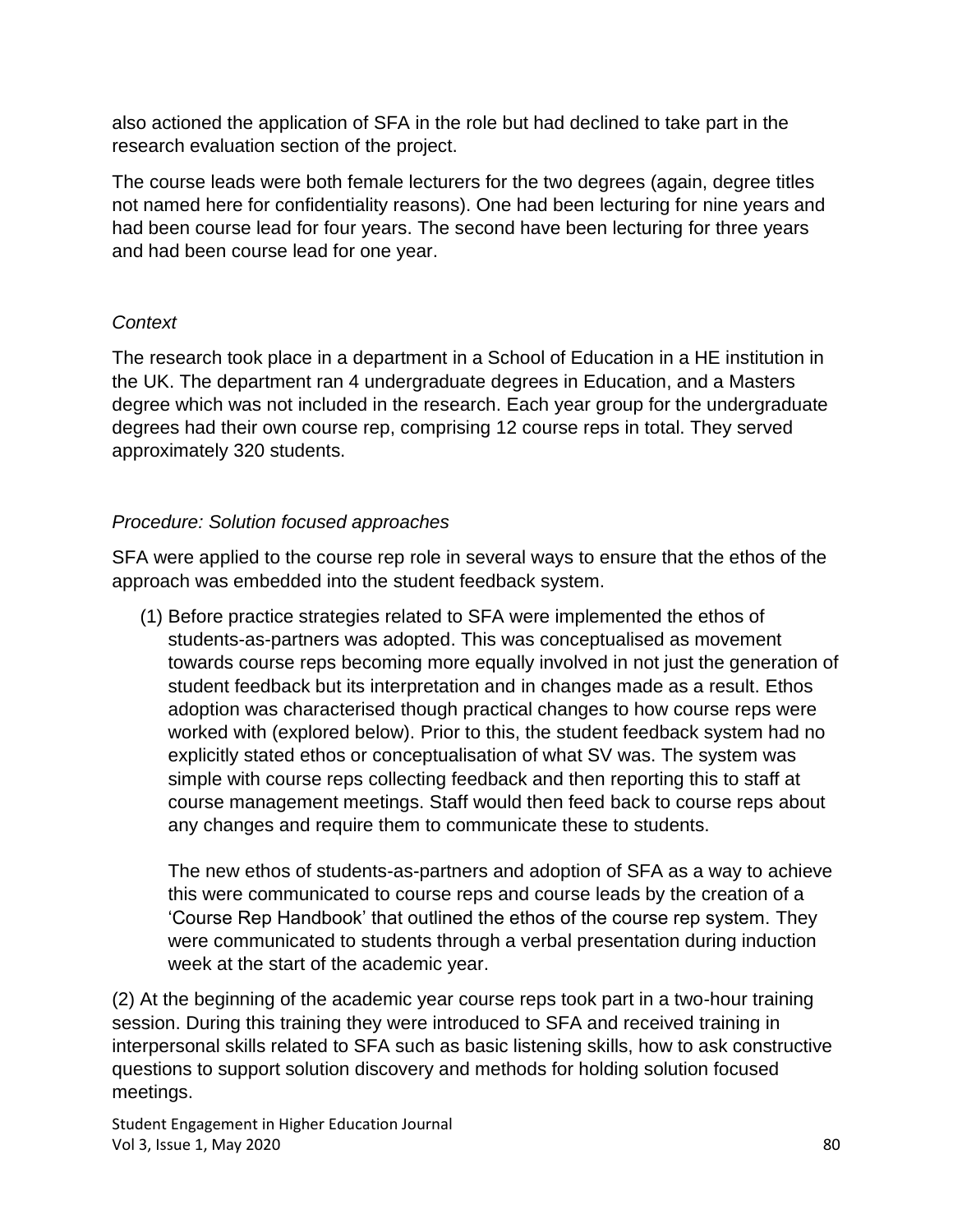(3) In consultation with course reps a proforma for seeking student opinions was developed to be solution focused. The proforma consisted of a matrix with a space for students to share things that were going well with the course, solutions to past problems that had been effective, current problems and any ideas for solutions to these problems.

(4) Course reps accessed one-to-one meetings with the SAP project lead where they were coached in developing solutions by including others.

(5) Course rep clinics were held twice a semester. These were meetings attended by course reps and course leads and the SAP project coordinator. During course rep clinics SFA methods were utilised to facilitate joint problem-solving between staff and students leading to solution generation. For example, a solution circle was used each meeting. A solution circle is a 20-minute problem-solving activity divided into four equal quadrants of time (Kauffeld & Meyers, 2009). The problem holder first speaks about the problem and other group members are quiet. The problem holder is then quiet and other group members ask clarifying questions and generate solutions. In the next phase all members can talk, and an action plan is generated. The remaining time is used to create 'next steps' for all involved to ensure that the plan is acted upon.

Meeting topics for SFA problem-solving were chosen based on recent student feedback and any matters that were deemed most pressing. Topics were chosen and agreed by both course reps and course leads. For example, before one session student feedback had consistently focused on how students from two different courses who shared a couple of modules were not working well together. As such, the solution circle focused on ways to generate positive feelings between students from different courses. Outcomes of the SFA problem-solving were fed back to students by both course reps and course leads. This mostly happened verbally at the start of lectures, but was often supported by written feedback including emails and each course's newsletter.

(6) Solutions generated through the above processes were acted upon and fed back to course reps who in turn reported to students how problems had been solved.

### *Data collection*

Qualitative data was collected via three focus groups. Focus groups with course reps were done separately from course leads as questions were adapted to their specific roles. Due to the nature of the two roles, separate focus groups enabled participants to speak openly with those who held a similar role without feeling pressure to express a certain viewpoint. The first focus group consisted of three course reps the second of two course reps and the third of two course leads.

Focus groups lasted between one hour to an hour and ten minutes. They were audio recorded and then transcribed. Whilst pre-written open-ended questions were formulated going into the focus groups, time was also allowed for additional questions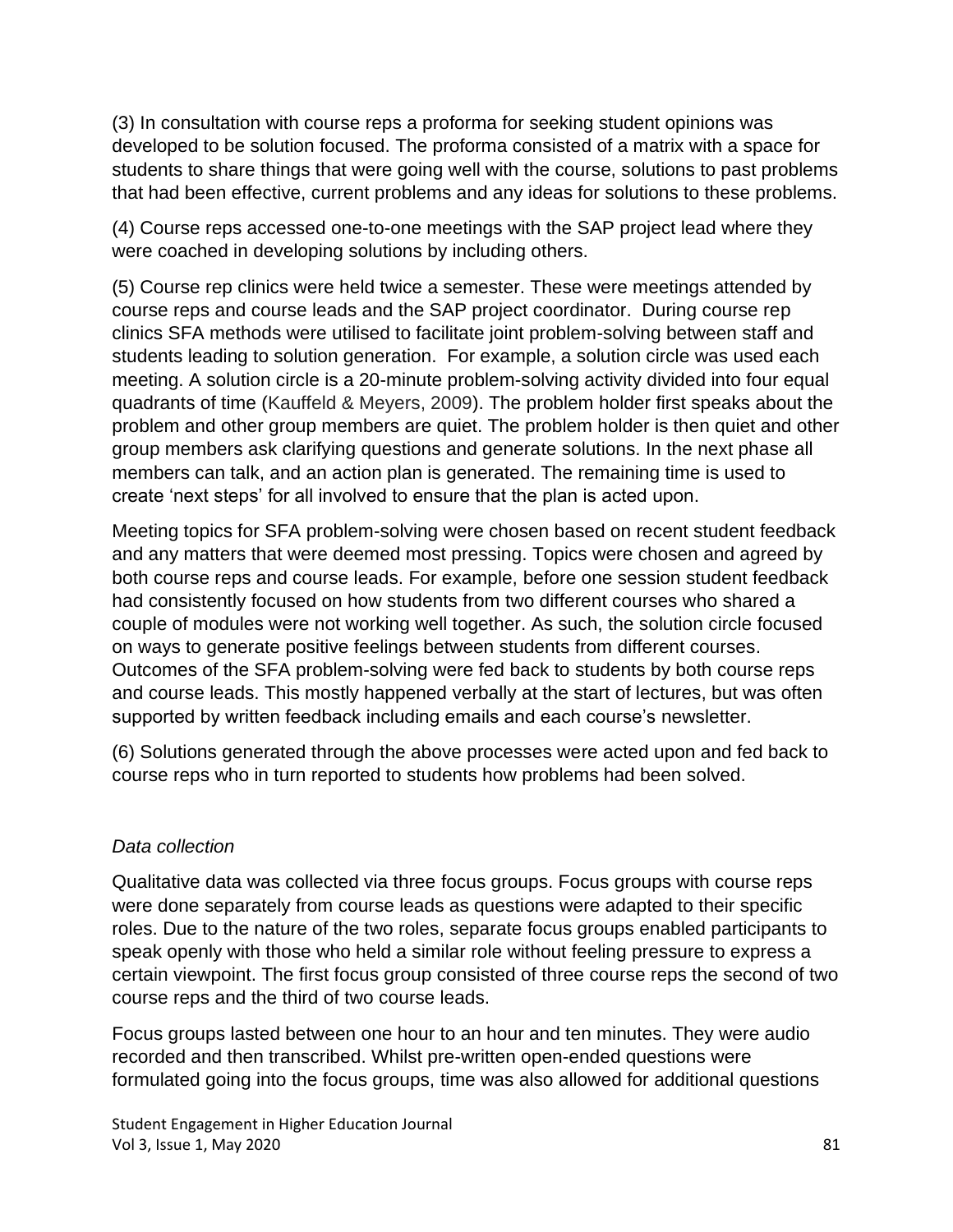throughout, should the discussions go in an interesting direction relevant to the research question. Focus group questions are attached in Appendix 'one.

# *Data analysis*

Data was analysed using Braun and Clarke's (2006) thematic analysis as it offers a "theoretically flexible" (Braun and Clarke, 2006, p.2) approach to analysing qualitative data. An inductive approach to coding focus group data was taken, in which data was coded line by line. This method was chosen as it complemented the inductive exploratory research design and its exploratory nature. Codes were developed independently by the three members of the research team and then combined to ensure saturation of the data.

Researchers worked together to develop initial themes from codes by combining codes that shared commonalities. This process was then repeated as a way of interrogating the data to form new themes or confirm the usefulness and cogent nature of existing themes. In this stage themes were checked to ensure homogeneity and that there was heterogeneity between each theme. This ensured that they were distinct. Themes developed from the second round of analysis were later reviewed to create subthemes within them. The final step of analysis involved constructing a thematic map (Appendix One) which showed links between the various themes.

# *Ethics*

Ethical clearance for the research was given by the University of Worcester's research ethical board.

# **Findings and discussion**

The analysis led to the identification of five themes: SFA is active and involved, relationships are important, student apathy and disengagement from feedback, course rep experience, and feedback systems. As shown in the thematic map (Appendix One) each theme consisted of subthemes. Themes are presented and discussed below.

# *SFA is active and involved*

All participants spoke positively of SFA, positioning it as a practice that lead to actions being taken as a result of the effective problem-solving it enabled. Participant four and Participant five, who were course leads, directly alluded to a near constant utilisation of solutions: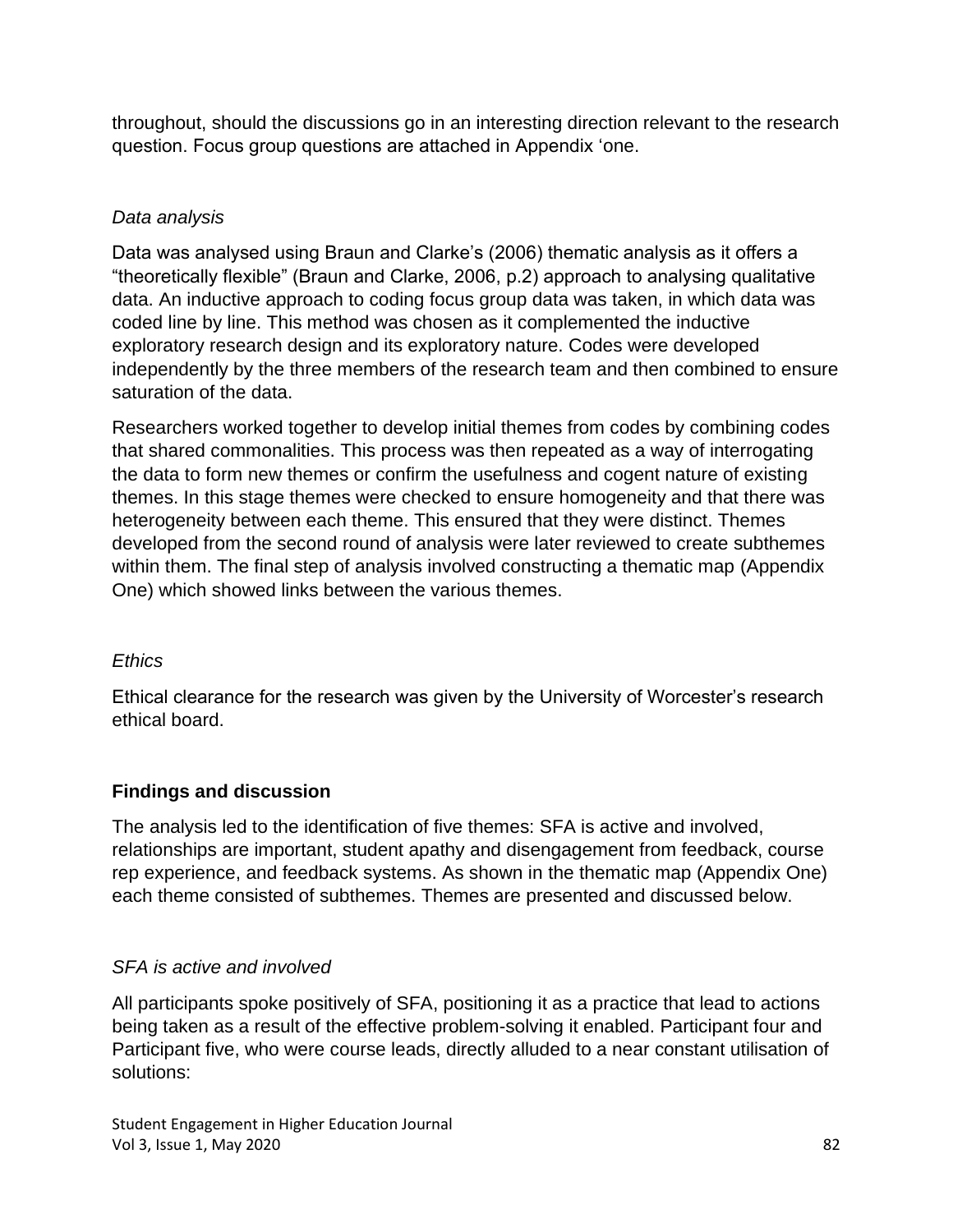*Participant four: So, we are constantly trying to change things in response to all the feedback we get within the constraints of what we've got...we are on it all the time*

*Participant five: and we are trying to find solutions \*laughs\**

Course reps echoed this, for example participant one distinguishes between feedback that leads to no change and the 'actual' change resultant of SFA:

### *Participant one: Umm yeh so but well from first year when I was the course rep I feel like I did more of actual changing than rather than just passing feedback on and overseeing*

Likewise, both course leads and course reps agreed that it was good to involve course reps as representatives of students in solution generation. The following extract is an example of a course rep stating that it is useful to involve students in SFA:

*Participant two: It's not just a problem we need a solution* 

*Interviewer: So, they're [students] more involved with it?*

*Participant two: So, they're actually putting solutions across or one student might come up with a problem, but another student might have the solution* 

*Interviewer: I see* 

Another example of this is Participant five, a course lead, reflecting on how their course had experienced *"quite a bumpy road, it's been a bit turbulent over the course in the last 3 years*" but involving students in solution generation was *"how to facilitate problemsolving and things. I can definitely see a shift in that this year."* 

Participants also presented SFA as a practice that involved a time commitment to ensure that it was effective.

### *Relationships are important*

Student Engagement in Higher Education Journal Vol 3, Issue 1, May 2020 83 An overwhelming number of participants positioned relationships as important in the student feedback process and supportive of joint problem-solving. It was felt that SFA had developed a team feeling, aptly demonstrated in the following exchange: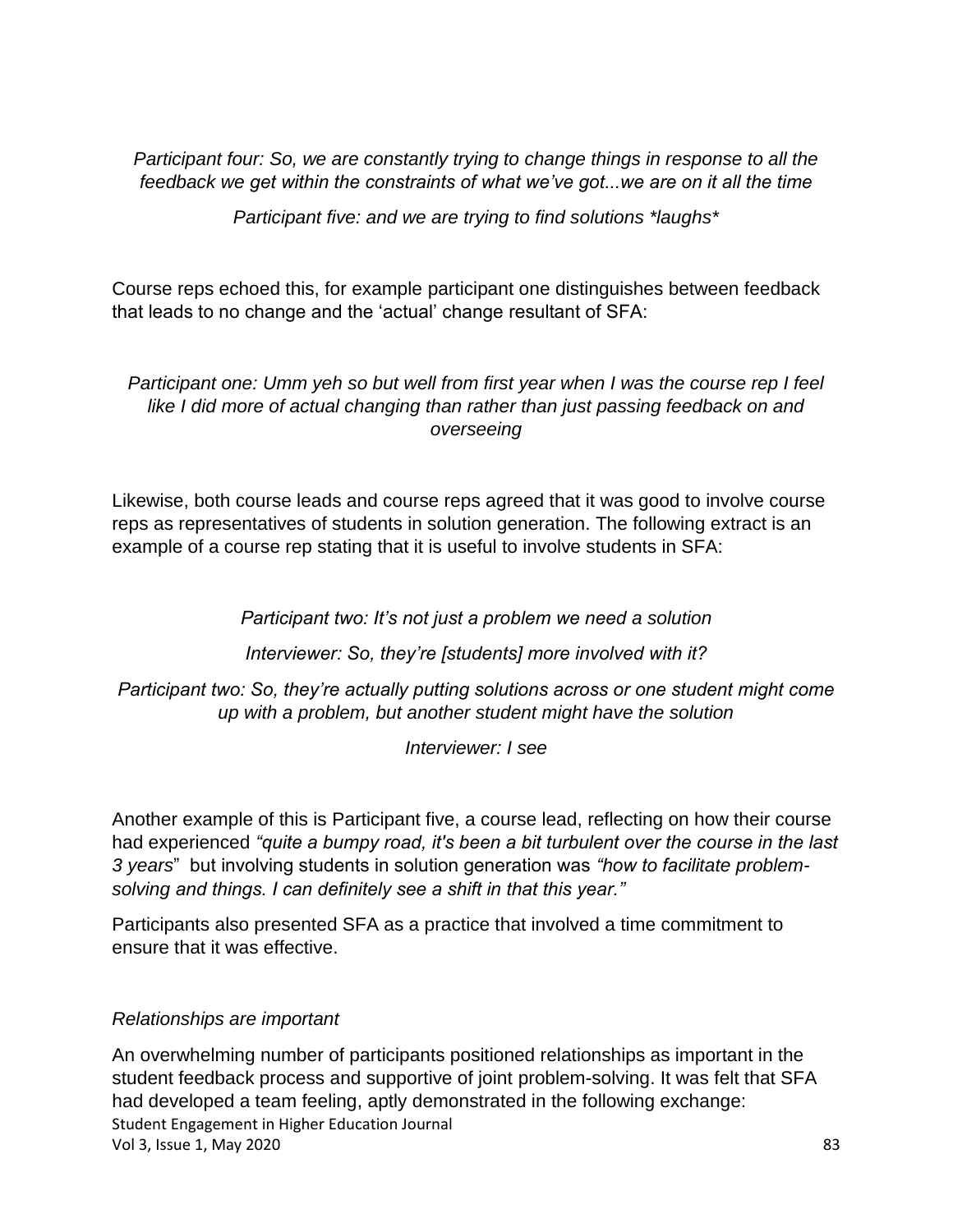*Participant one: Urm and it's good to like see the tutors and like they like actually appreciate you and the student voice*

*Participant three: And I think generally the university value you more so you've got the course rep conference and student union meetings, so I think you're really part of the team as it were rather than just [a] title*

*Interviewer: Right, so you feel like part of the lecturing team?*

*Participant three: Yeh so Interviewer: The university team? Participant three: Part of the actual uni team*

Important in the generation of this team feeling were reduced power dynamics where course reps were equal to course leads in the student voice process. For example, Participant three reported that:

*Participant three: it just makes you feel more valued... and the role actually matters it's not just a piece of paper on a name or a name on a piece of paper (laughter)*

It was this notion of being valued, appreciated and respected that repeatedly appeared in the data as an indicator of how reduced power dynamics were achieved, as exemplified by Participant one:

*Participant one: ... they like appreciate you being that person and then yeh I think going to the meetings like higher up meetings helped the relationship because they like respect you the student voice not just like a student but I mean it just happened naturally I didn't do anything to you know please them or whatever*

The positive relationships established through a team feeling and reduced power imbalances were viewed by participants as enabling joint problem-solving to both occur and be effective. For example, Participant four, a course lead, stated that:

*Participant four: as much as they want to speak to us, its really the same for any students whether a rep or not as much as they want to communicate we will listen, and we will erm work with them to find a solution for issues. So that's all our practice anyway whether it's a course rep or not.*

Student Engagement in Higher Education Journal Vol 3, Issue 1, May 2020 84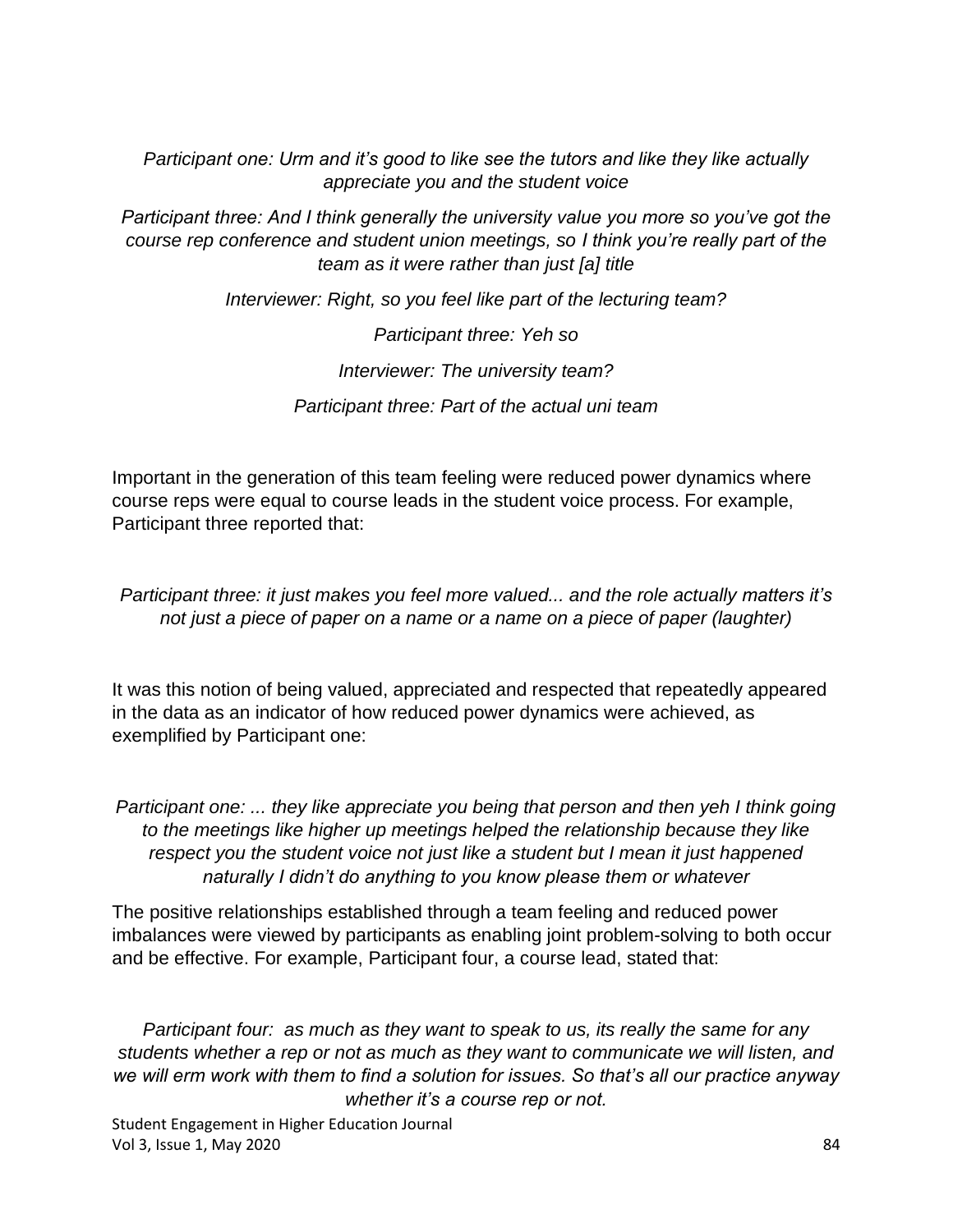### *Student apathy and disengagement from feedback*

Somewhat in contrast to the themes of *SFA is active and involved* and *relationships are important,* participants also indicated that students could be apathetic towards giving feedback and sometimes disengage from it entirely. Course reps reported students indicating fatigue at regularly being asked for feedback by speaking of the role involving *"chasing people around"* (participant two), *"actually getting feedback is quite a challenge"* (participant three), *"too much feedback going on"* (participant one) and it *"just always being about feedback"* (participant one).

One of the reasons apparent in the data for this 'feedback fatigue' was students not caring about finding solutions. There was a sense that students are not concerned beyond what is immediately happening for them, as indicated by participant two and participant three:

# *Participant two: Outside the classroom they don't want to know*

### *Participant three: A lot goes on behind the scenes that some students don't necessarily see or realise happens*

Another reason given for student disengagement from the feedback process, and in particular SFA, is that some problems just don't have solutions. If a solution can't be found a student may be disinclined to further engage with the SV process. A dominant example of this was car parking on campus, for example:

# *Participant three: I often get a lot of comments saying can you do so and so about car parking (laughing)… Just more emphasis really [that it can't be changed]*

Lastly, there was a consensus that whether SV processes were felt to be tokenistic or meaningful influenced the extent to which students would engage. If SV approaches were participatory and more than a 'tick box' exercise then it was felt that students engaged more. Participant three shows this in their statement:

### *Participant three: So, it's a lot more, voice matters, rather than how sort of things happen*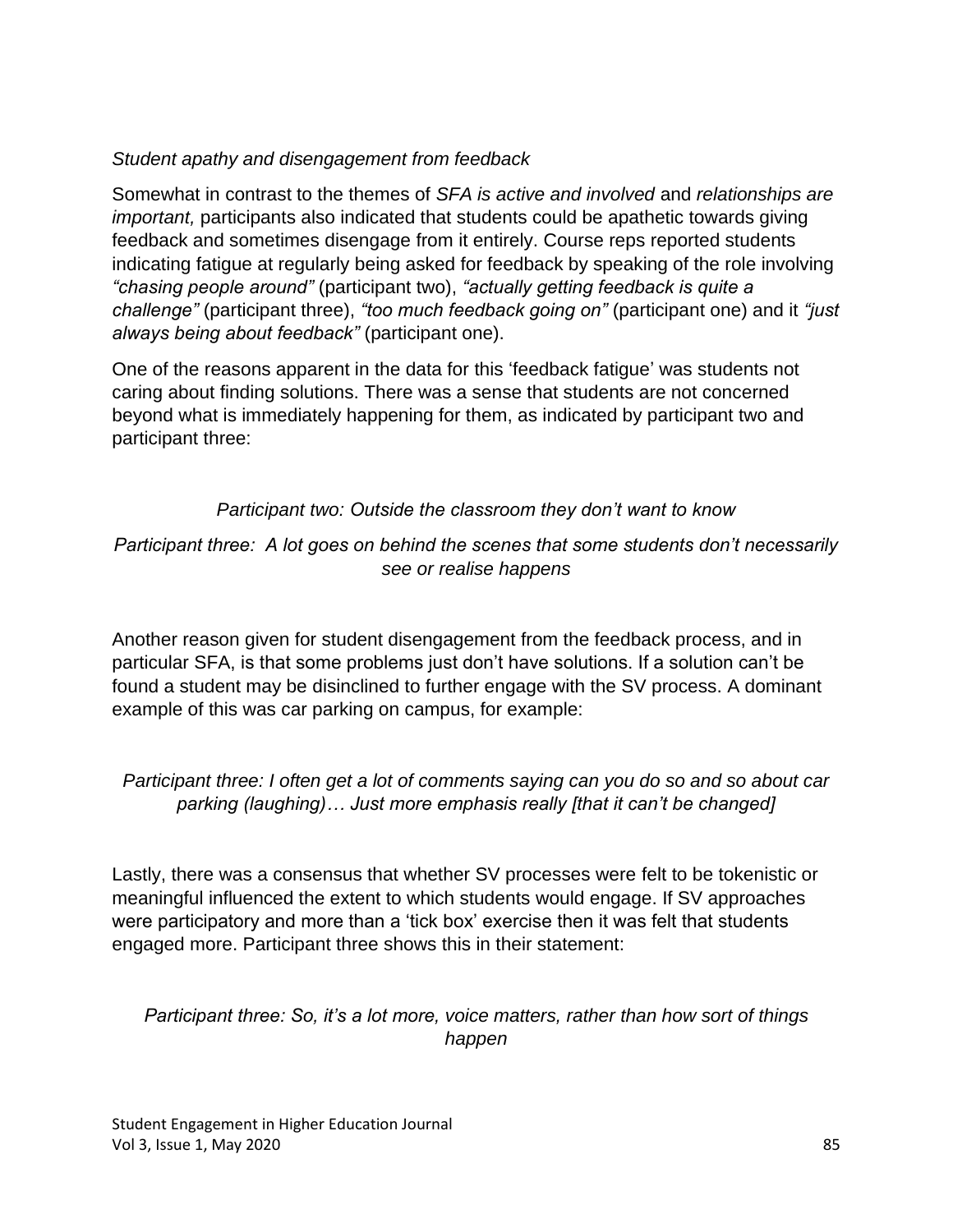#### *Course rep experience*

The fourth theme constructed from the thematic analysis process was concerned with the experience of being a course rep. The role of course rep was positioned as sometimes being challenging and a negative experience as demonstrated in the following extract:

*Participant one: Yeh I mean it's harder than I thought it was gonna be*

*Interviewer: Okay*

*Participant one: Just umm getting like getting responses and being the school rep trying to organise everyone is like hard and getting attendance at meetings and stuff yeh*

*Interviewer: Sure*

*Participant one: Is way harder than I expected it*

*Participant two: I concur with that, it's very difficult*

*Participant one: Urmm I mean yeh I didn't think it would be as hard, for me being third year now it's time consuming for me because I've got so much going on*

In addition to the reasons given above, course reps believed that personality and prior work experience could mediate some of the challenges of the role. It was added that further training was required to also improve readiness for and experience of the role. For example, participant five speaks of those who *"hadn't done the training, so they brought a lot, a bullet point list of negative things".*

#### *Feedback systems*

The final theme was concerned with the practical feedback systems used to relate feedback to staff and then back to students. Students felt that speed and frequency of feedback were essential to a well-functioning system and described a somewhat clunky channel of communication:

*Participant two: They go to top management back down to middle management back to* 

*us* 

Social media and technology were posited as useful for ensuring faster and more frequent feedback: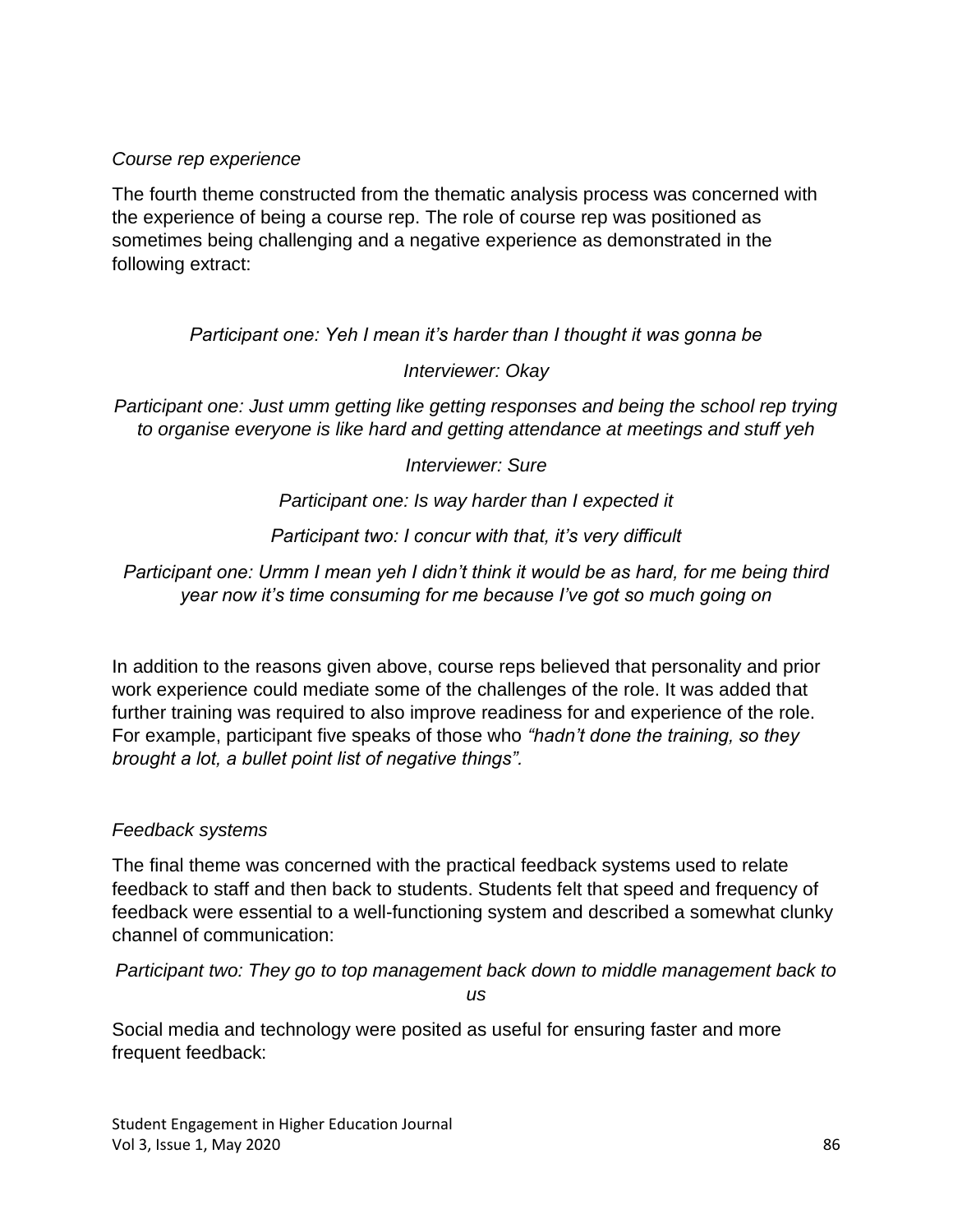*Participant three: Maybe having like a department social media page or something so rather than wait until lectures or emails, because a lot of students don't check emails, the notification will come through on their phone saying this was your feedback this is what we've done* 

It was felt that methods such as these would increase the visibility of course reps which was also seen as a critical factor in a functioning, pragmatic feedback system.

### *Interpretation of findings considering implications for Student Voice practices in Higher Education*

The research sought to explore the perceived effect of SFA as a participatory method for amplifying SV (Seale, 2016). The idiosyncratic nature of the thematic findings suggests that the adoption of participatory methods will look different in each HE institution. In the current research context, the theme of *SFA is active and involved*  indicates that students deliberately participated in the new SV processes, thus leading to positive outcomes. When this is evaluated with consideration of the theme *feedback systems,* one interpretation is that SFA did successfully amplify student voice as students were perceived as equally involved and their involvement led to meaningful change.

However, the revelation of the theme *student apathy and disengagement from feedback*  can tentatively be interpreted one of two ways. The first is that its presence is an indication that even with the application of participatory methods such as SFA, the amplification of SV still needs to respond to the challenge of student motivation. The alternative view is that the application of participatory approaches such as SFA will potentially support students to overcome the stubborn effect of 'feedback fatigue' through meaningful and equal involvement. Given the prominence of the theme *relationships are important* the current interpretation of the findings leans towards the latter as it appeared participants felt that SFA fostered positive and meaningful interactions as a part of SV processes, a potential antidote to disengagement.

As such, further adoption of SFA and other participatory methods of students-aspartners in SV work is advisable. This will need to consider the unique situation in each HE context as the current findings demonstrate that a range of perspectives can emerge as a result of a deliberate change in SV practices. This indicates that the use and evaluation of participatory methods is not linear, leading to clear outcomes for SV. Reflexive application of participatory methods with ongoing student led evaluation and HE practitioner reflection is advised.

Another consideration in the attempt to amplify SV through the application of SFA as a participatory method was the need to support course rep's interpersonal skill development. The importance of this need was apparent in the theme *course rep experience.* Being a representative of SV presented challenges and the reflection that

Student Engagement in Higher Education Journal Vol 3, Issue 1, May 2020 87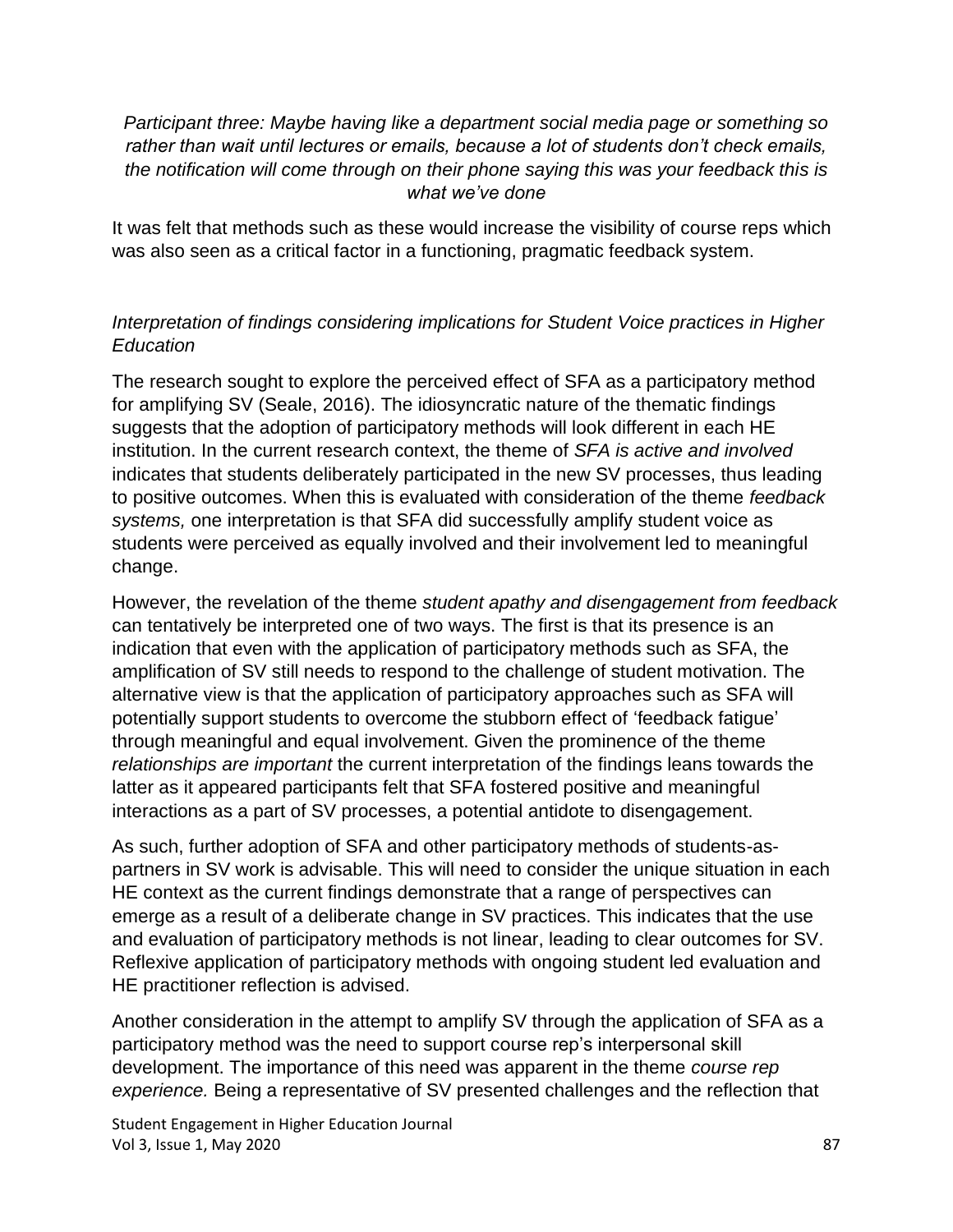prior work experience helped and the call for further training highlighted that such roles, and the professional social interactions they offer, require ongoing student skill development. The detail of this theme indicates that SFA was perhaps not enough to provide this. Future explorations of participatory methods for SV would benefit from prior planning to support students in how to socially engage effectively with SV processes. As a result of this theme, the School of Education in which the research was carried out is planning to incorporate further interpersonal skills practice into initial role training as well as refresher training halfway through the academic year.

A final reflection is the appropriateness of the adoption of a problem-solving approach such as SFA to address the issue of amplifying SV work in HE through evaluation of participatory processes. The initial, but tentative, success of SFA in the current context provides some emerging evidence that the field and its problem-solving theories are relevant and advantageous to this task. This could be further expanded through continued application and evaluation of SFA or exploration of other participatory approaches or theories. Examples of relevant theories would be narrative psychology approaches and frameworks that apply social constructionist principles.

### *SFA and empowerment*

As previously discussed, SFA was deemed an appropriate method for empowering students-as-partners as its application focuses on allowing stakeholders to have an input on chosen goals and then plan for how these goals can be achieved (de Shazer, 1985; de Shazer & Berg, 1997). This aligns with the conceptualisation of *intrapersonal power*, via a *power to* effect, as within this model students are empowered by being given meaningful input into choosing and developing their social and academic goals and agenda (Sullivan, 2002; Sullivan & Heron, 2020).

One theme that spoke directly to this was *SFA is active and involved.* The theme indicated that course reps felt that SV had not just been listened to, but led to action that they had a part in directing. It appears that there was an interpretation that SFA allowed for joint goals to be set and equal participation in the agenda for how these goals would be met (Sullivan, 2002; Sullivan & Heron, 2020). This indicates that SFA enabled course reps to develop a sense of agency. Agency is the belief that one has a degree of control over one's life and what happens around them (Jayakumar, 2012; Broom, 2015). It is implicated in empowerment as it leads a student to attempt to make positive changes in their environment (Jayakumar, 2012; Broom, 2015). The implication of agency arising from SFA is that course reps, on behalf of their students, were empowered by the application of the method as it was a process through which they could actively direct their learning and educational experience.

Student Engagement in Higher Education Journal Vol 3, Issue 1, May 2020 88 A second theme that could be interpreted as supporting the application of SFA as empowering SV is *Relationships are important.* To aim for an *intrapersonal* form of empowerment rather than an *interpersonal* form requires positive relationships to be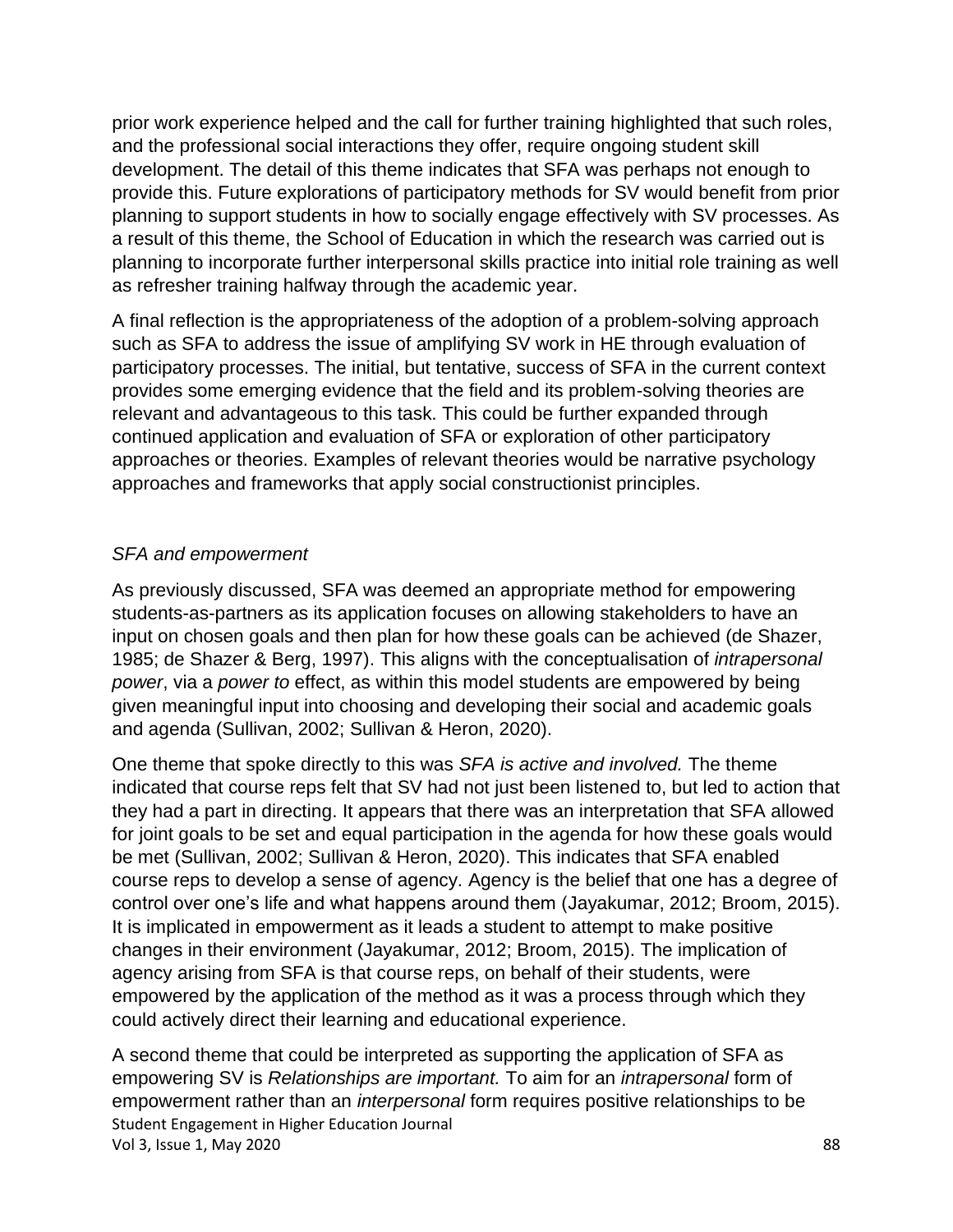built (Nichols, 2006; Nichols & Zhang, 2011). Most notably, trust plays a significant role (Nichols, 2006). Trust can enhance the empowerment of students as it makes them aware of their own abilities to make decisions (Nichols, 2006). As such, that SFA allowed a *team feeling* and *positive relationships* to be formed arguably was a key factor in empowering students.

However, the sub-theme of *Speed and frequency of feedback* and *Being a course rep can be a negative experience* demonstrate that it cannot be fully claimed that SFA potentially empowered students. Course reps reported negative experiences and highlighted that if feedback is not responded to quickly then trust diminishes. From this, it is important to derive that the application of SFA itself does not automatically empower students. Close attention needs to be paid to the finer details of SV process to enable greater empowerment. One reflection on these not so positive findings is that trust is a flexible apparatus which can be challenged if the students-as-partners process is not implemented at each stage of the SV process.

### *Research strengths, limitations and recommendations*

The research project can be positioned as pilot practitioner research as the overall objective was to evaluate preliminary practice changes. As such, it was small scale to allow initial evaluation and reflection before further action be taken. An obvious draw back to this is that it limits significance of the findings and generalisation to other contexts. Further research should seek scaling up of the application and evaluation of SFA as a participatory method for SV. Likewise, an interpretivist, qualitative approach to evaluation was chosen which also confers limitations. Future research may consider a mixed methods approach to widen analysis options. For example, direct or indirect measurement of course rep's interpersonal skills, via either observation or use of standardized questionnaire, would allow for quantitative analysis to confirm any perceptions of positive impact.

It is also important to note the specific research context of the School of Education. The course leads who took part arguably were already open to participatory methods for SV due their professional backgrounds in education; a field already concerned with promoting marginalised voices such as Voice of the Child or parental perceptions (Messiou, 2006; Harding & Atkinson, 2009; Ingram, 2013; Maxwell, 2015; Sewell, 2016). This could have potentially accounted for some degree of influence for the success of SFA. Further research should explore different contexts for the introduction of participatory methods.

Student Engagement in Higher Education Journal Vol 3, Issue 1, May 2020 89 and the state of the state of the state of the state of the state of the state of the state of the state of the state of the state of the state of the state of the state of the state of the stat The research project explored the perceptions of students by holding a focus group with course reps who represented the student body. Whilst this adequately generated data that could be analysed to explore student perceptions in the evaluation of SFA for SV processes, arguably this could have been expanded upon. One way this could have been achieved would have been to run a focus group with students who weren't course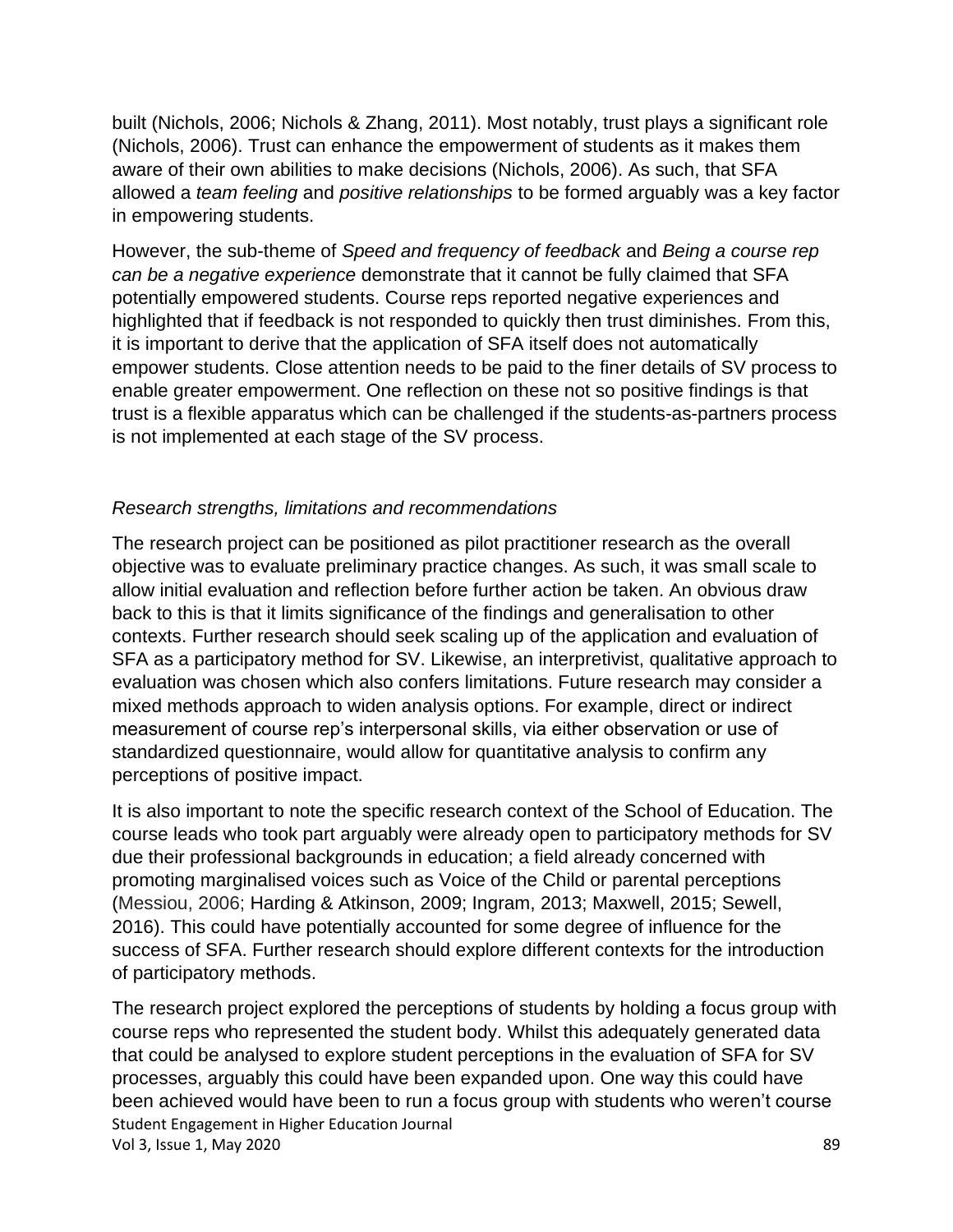reps. The SV research presented here is currently being expanded upon in a second research iteration and an attempt to gain a wider grasp of student perspectives will be implemented.

Whilst the research has demonstrated that SFA may be an appropriate method for amplifying SV processes in HE, it is important to acknowledge the scope for this. The contained context of the current project meant that changes to SV processes were satisfactorily implemented as one course rep coordinator was supporting four course leads and twelve course reps. This was a relatively good size team to track implementation. On a larger scale, organisational structures and processes could impinge its application. As such, SFA is currently recommendable for adoption within small to medium sized departments or schools within HE institutions. Further exploration is required before SFA can be recommended on a larger scale, such as institution wide

### **Conclusion**

The research evaluated the adoption SFA as a participatory method to 'amplify' student voice processes in a School of Education in a HE institution (Seale, 2016). This was positioned as taking a students-as-partners agenda as opposed to a students-asconsumers agenda. The findings showed that SFA was positioned as 'good' as it involved students and led to solutions. Inherent in this process was the importance of positive relationships as part of participatory SV processes. Concern was also shown by participants about the course rep experience and influence of feedback systems. However, that students could be apathetic towards SV processes and disengage from feedback systems was clearly present in the data. In conclusion, with further research SFA may present a viable participatory method for amplifying SV. Other problemsolving methods are also worth exploring, such as restorative practice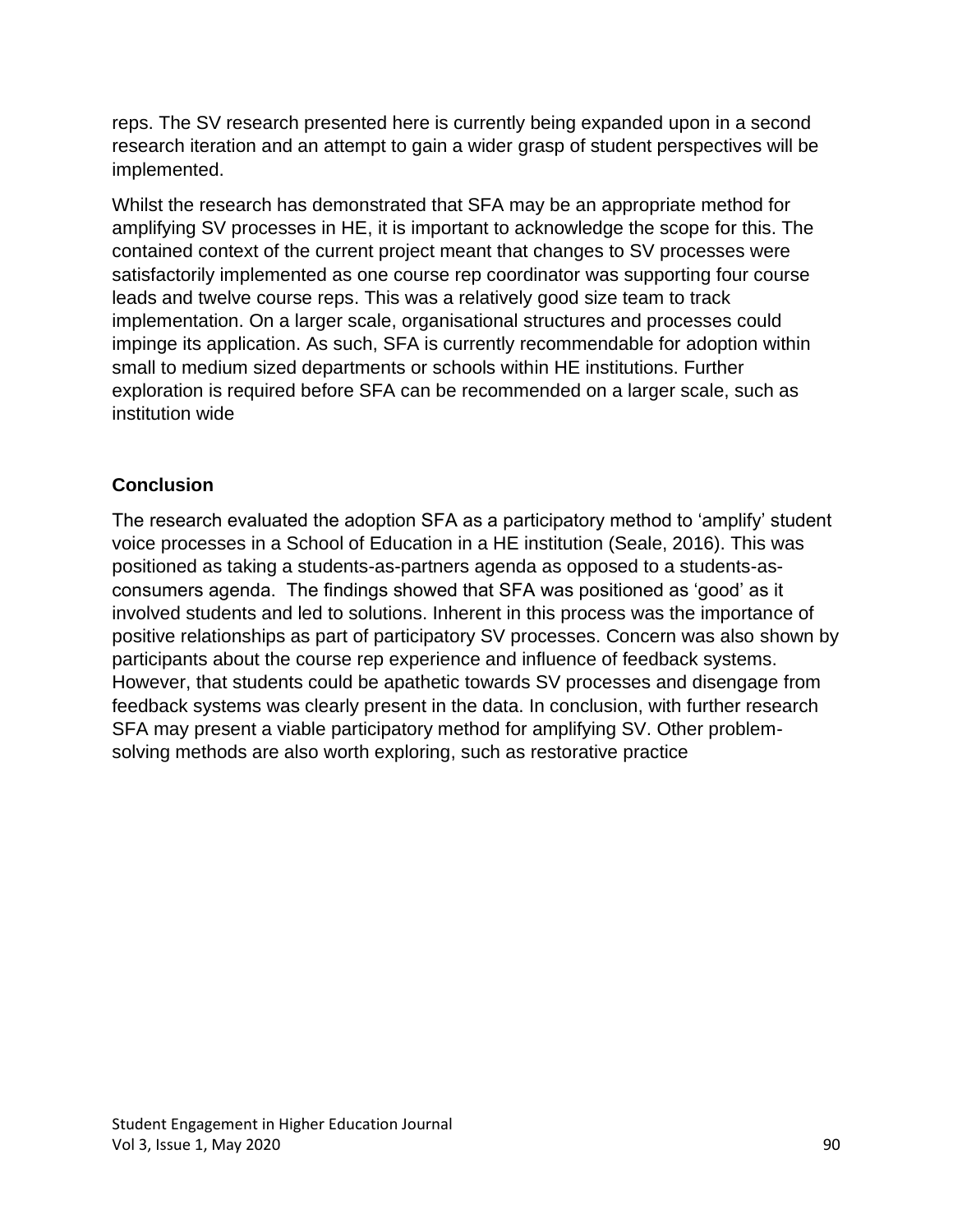#### **References**

Ajmal, Y., & Rees, I. (Eds.) (2001). *Solutions in schools. Creative applications of solution-focused brief thinking with young people and adults.* London: BT Press.

Alexander, S., & Sked, H. (2010). The development of solution focused multi‐agency meetings in a psychological service. *Educational Psychology in Practice*, *26*(3), 239- 249. https://doi.org/10.1080/02667363.2010.495204

Ashcroft, L. (1987). Defusing "empowering": The what and the why. *Language Arts, 64*(2), 142-156. Available at: https://www.jstor.org/stable/41961588?seq=1

Black, P., Harrison, C., Lee, C., Marshall, B., & William, D. (2003). *Assessment for learning, putting it into practice.* Maidenhead: Open University Press.

Boomer, G. (1982). Turning on the learning power: Introductory notes. In Boomer. G (Ed.), Negotiating the curriculum: A teacher-student partnership (pp. 27). NSW, Australia: Ashton Scholastic.

Braun, V., & Clarke, V. (2006). Using thematic analysis in psychology. *Qualitative Research in Psychology*, *3*(2), 77-101. https://doi.org/10.1191/1478088706qp063oa

Broom, C. (2015). Empowering students: Pedagogy that benefits educators and learners. *Citizenship, Social and Economics Education*, *14*(2), 79-86. https://doi.org/10.1177/2047173415597142

Brooman, S., Darwent, S., & Pimor, A. (2015). The student voice in higher education curriculum design: is there value in listening? *Innovations in Education and Teaching International*, *52*(6), 663-674. https://doi.org/10.1080/14703297.2014.910128

Burns, K. M., & Hulusi, H. M. (2005). Bridging the gap between a learning support centre and school: A solution‐focused group approach. *Educational Psychology in Practice*, *21*(2), 123-130. https://doi.org/10.1080/02667360500128796

Canning, J. (2017). Conceptualising student voice in UK higher education: four theoretical lenses*, Teaching in Higher Education*, *22*(5), 519-531 https://doi.org/10.1080/13562517.2016.1273207

Carey, P. (2013). Representation and student engagement in higher education: a reflection on the views and experiences of course representatives. *Journal of Further and Higher Education*, *37*(1), 71-88. https://doi.org/10.1080/0309877x.2011.644775

Carrick, H., & Randle-Phillips, C. (2018). Solution-focused approaches in the context of people with intellectual disabilities: a critical review, *Journal of Mental Health Research in Intellectual Disabilities, 11*(1), 30-53. https://doi.org/10.1080/19315864.2017.1390711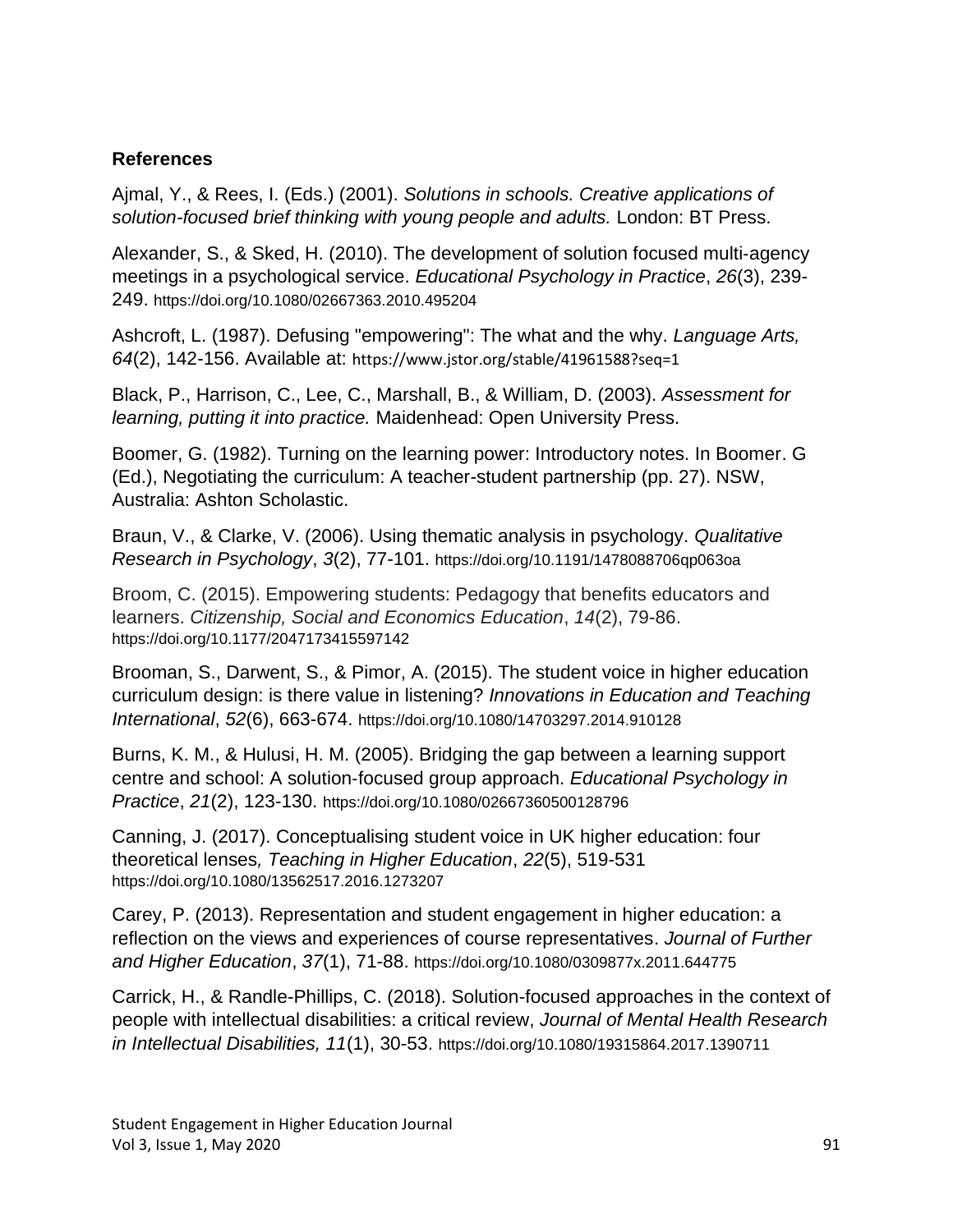Cook-Sather, A. (2014). The trajectory of student voice in educational research. *New Zealand Journal of Educational Studies*, *49*(2), 131–148. https://doi.org/10.1007/978-981-13- 1858-0\_2

De Shazer, S., & Berg, I. K. (1997). 'What works? 'Remarks on research aspects of solution‐focused brief therapy. *Journal of Family therapy*, *19*(2), 121-124. https://doi.org/10.1111/1467-6427.00043

Edmondson, S., & Howe, J. (2019). Using solution-focused brief therapy within an ecosystemic approach to support return to school following an acquired brain injury. *Educational Psychology in Practice*, *35*(3) 1-14. https://doi.org/10.1080/02667363.2019.1567465

Hall, V. (2017). A tale of two narratives: student voice—what lies before us? *Oxford Review of Education*, *43*(2), 180-193. https://doi.org/10.1080/03054985.2016.1264379

Harding, E., & Atkinson, C. (2009). How EPs record the voice of the child. *Educational Psychology in Practice*, *25*(2), 125-137. https://doi.org/10.1080/02667360902905171

Ingram, R. (2013). Interpretation of children's views by educational psychologists: Dilemmas and solutions. *Educational Psychology in Practice*, *29*(4), 335-346. https://doi.org/10.1080/02667363.2013.841127

Jayakumar, U. M. (2012). The role of student agency, student empowerment, and social praxis in shaping supportive cultures at traditionally white institutions. In Museus, D., & Jayakumar, U.M, (Eds) *Creating Campus Cultures* (pp. 140-159). Abingdon: Routledge.

Kauffeld, S., & Meyers, R. A. (2009). Complaint and solution-oriented circles: Interaction patterns in work group discussions. *European Journal of Work and Organizational Psychology*, *18*(3), 267-294. https://doi.org/10.1080/13594320701693209

Kreisberg, S. (1992). Transforming power: Domination, empowerment, and education. Albany, NY: State University of New York Press.

Lensmire, T. J. (1998). Rewriting student voice. *Journal of curriculum studies*, *30*(3), 261-291. https://doi.org/10.1080/002202798183611

Maxwell, T. (2015). What can year-5 children's drawings tell us about their primary school experiences?. *Pastoral Care in Education*, *33*(2), 83-95. https://doi.org/10.1080/02643944.2015.1034758

Messiou, K. (2006). Understanding marginalisation in education: The voice of children. *European Journal of Psychology of Education*, *21*(3), 305. https://doi.org/10.1007/bf03173418

Morgan, G. (2016). Organisational change: a solution-focused approach. *Educational Psychology in Practice*, *32*(2), 133-144. https://doi.org/10.1080/02667363.2015.1125855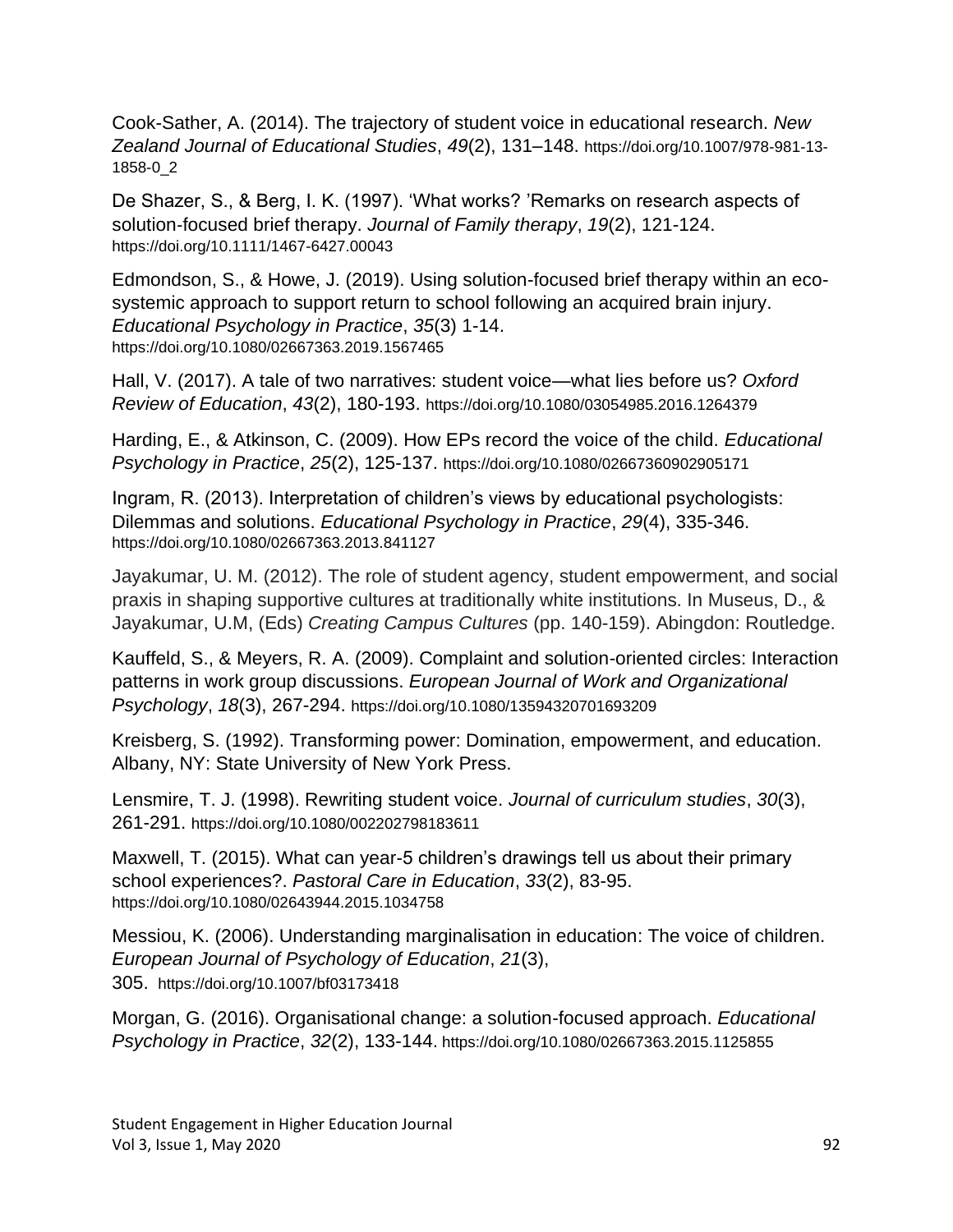Nichols, J. D. (2006). Empowerment and relationships: A classroom model to enhance student motivation. *Learning Environments Research*, *9*(2), 149-161. https://doi.org/10.1007/s10984-006-9006-8

Nichols, J. D., & Zhang, G. (2011). Classroom environments and student empowerment: An analysis of elementary and secondary teacher beliefs. *Learning Environments Research*, *14*(3), 229-239. https://doi.org/10.1007/s10984-011-9091-1

Nixon, S., Brooman, S., Murphy, B., & Fearon, D. (2017). Clarity, consistency and communication: using enhanced dialogue to create a course-based feedback strategy. *Assessment & Evaluation in Higher Education*, *42*(5), 812-822. https://doi.org/10.1080/02602938.2016.1195333

O'Connell, B. (2012). *Solution-focused therapy*. London: Sage.

Redpath, R., & Harker, M. (1999). Becoming solution‐focused in practice. *Educational Psychology in Practice*, *15*(2), 116-121. https://doi.org/10.1080/0266736990150208

Rhodes, J. (1993). The use of solution‐focused brief therapy in schools. *Educational Psychology in Practice*, *9*(1), 27-34. https://doi.org/10.1080/0266736930090105

Rhodes, J., & Ajmal, Y. (1995). *Solution-focused thinking in schools. Behaviour, reading and organisation*. London: BT Press.

Sayer, A. (1992). *Method in social science: A realist approach*. London: Psychology Press.

Seale, J. (2010). Doing student voice work in higher education: an exploration of the value of participatory methods. *British Educational Research Journal, 36*(6), 995–1015. https://doi.org/10.1080/01411920903342038

Seale, J. (2016). How can we confidently judge the extent to which student voice in higher education has been genuinely amplified? A proposal for a new evaluation framework. *Research Papers in Education*, *31*(2), 212-233. https://doi.org/10.1080/02671522.2015.1027726

Seale, J., Gibson, S., Haynes, J. & Potter, A. (2015). Power and resistance: Reflections on the rhetoric and reality of using participatory methods to promote student voice and engagement in higher education. *Journal of Further and Higher Education*, *39*(4), 534- 552. https://doi.org/10.1080/0309877x.2014.938264

Sewell, A. (2016). A theoretical application of epistemological oppression to the psychological assessment of special educational needs; concerns and practical implications for anti-oppressive practice. *Educational Psychology in Practice*, *32*(1), 1- 12. https://doi.org/10.1080/02667363.2015.1090404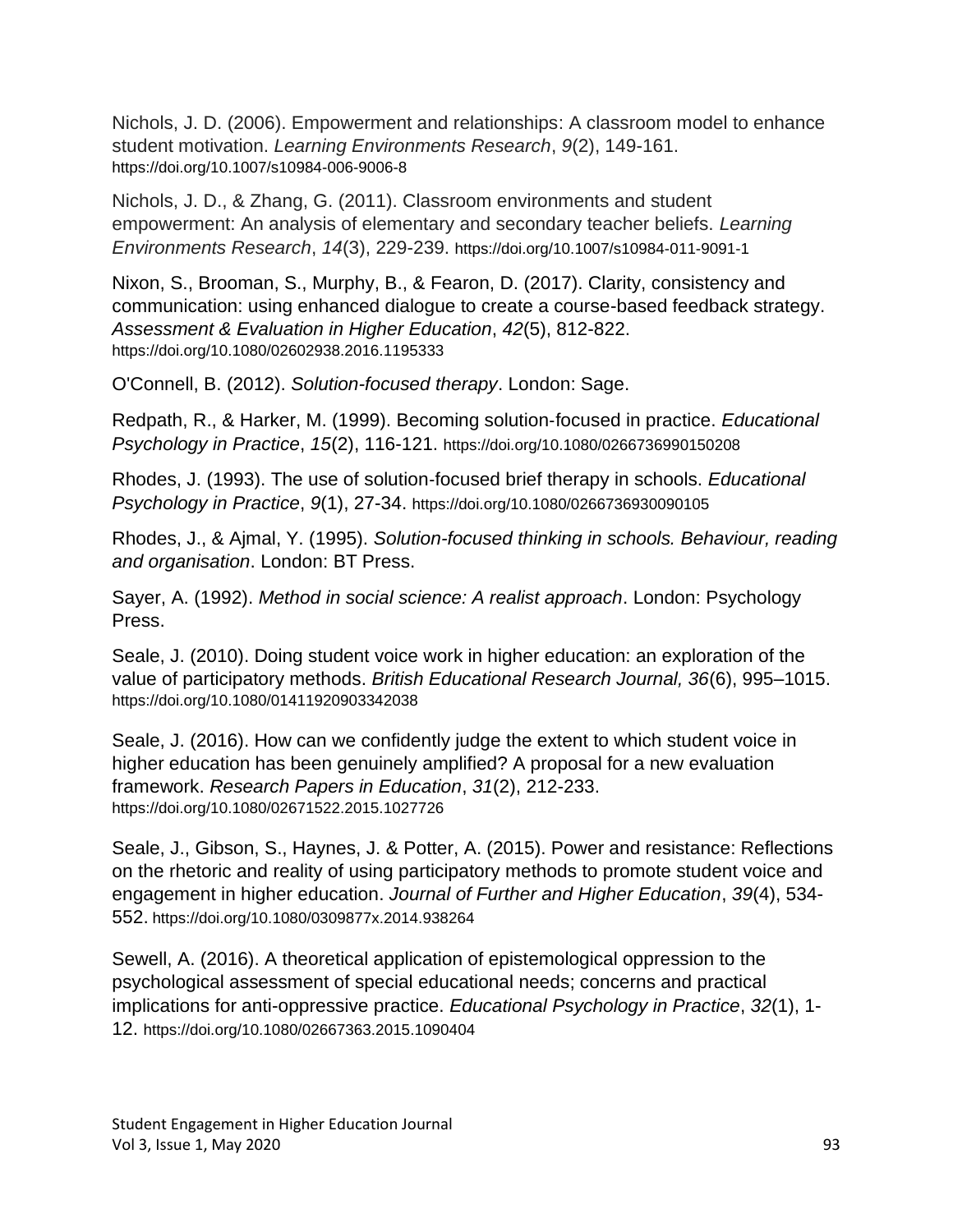Simm, J., & Ingram, R. (2008). Collaborative action research to develop the use of solution‐focused approaches, *Educational Psychology in Practice, 24*(1), 43- 53. https://doi.org/10.1080/02667360701841247

Stobie, I., Boyle, J., & Woolfson, L. (2005). Solution-focused approaches in the practice of UK educational psychologists: A study of the nature of their application and evidence of their effectiveness. *School Psychology International*, *26*(1), 5- 28. https://doi.org/10.1177/0143034305050890

Sullivan, A. M. (2002). *The nature of student empowerment.* Available at: file:///C:/Users/alexa/AppData/Local/Packages/Microsoft.MicrosoftEdge\_8wekyb3d8bbw e/TempState/Downloads/The\_Nature\_of\_Student\_Empowerment%20(1).pdf (Accessed: 26.01.2020).

Sullivan, A. K., & Heron, M. (2020). Student–staff partnerships in higher education as process and approach. In Gravett, K., Yakovchuk, N., & Kinchin, I. (Eds.) *Enhancing student-centred teaching in higher education* (pp. 347-362). Palgrave Macmillan: London.

Taylor, C. & Robinson, C. (2009). Student voice: theorising power and participation, *Pedagogy, Culture & Society*, *17*(2), 161-175. https://doi.org/10.1080/14681360902934392